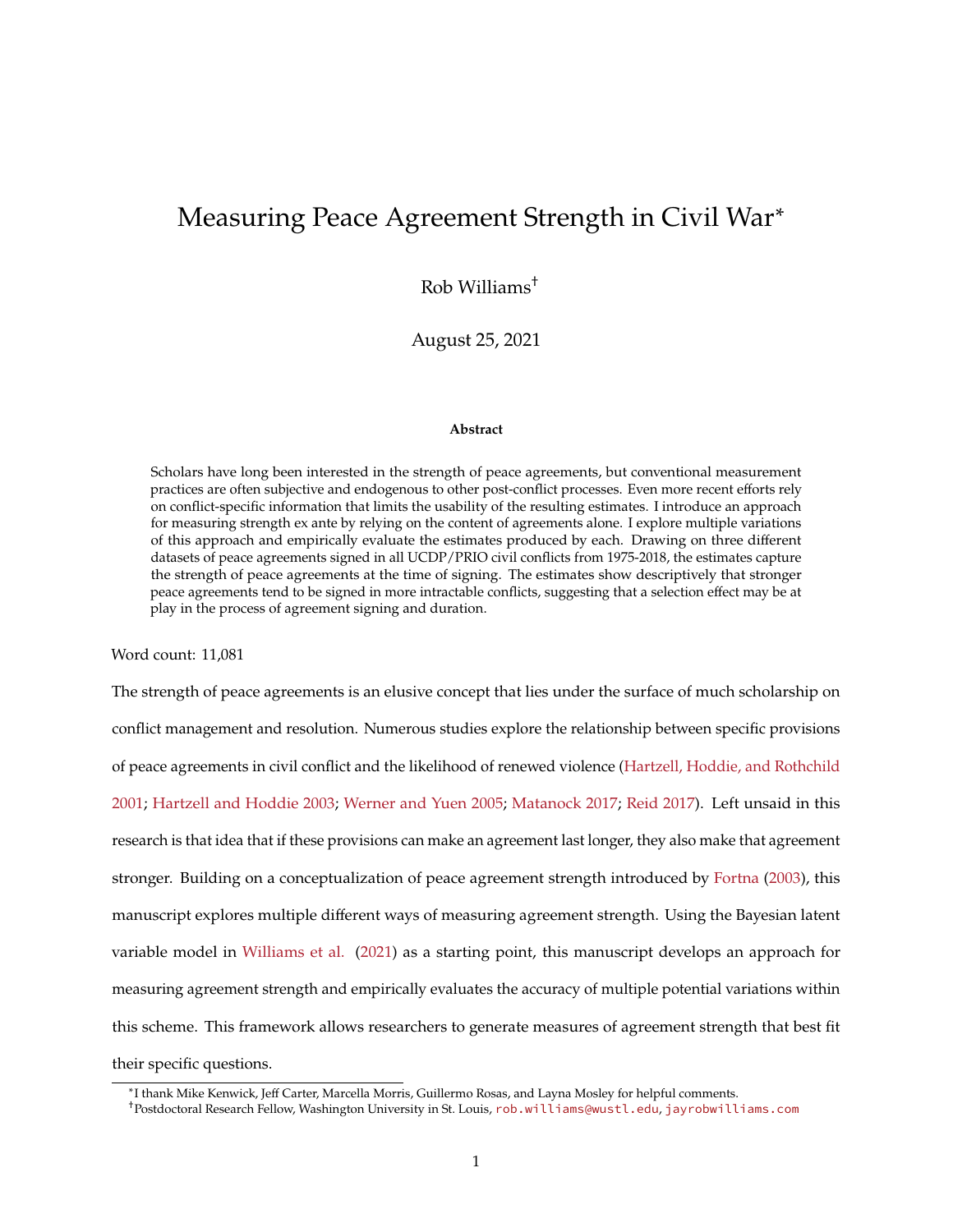This approach offers multiple advantages over existing measures of peace agreement strength. Picking one or two theoretically motivated provisions ignores the influence of all other provisions and ignores the fact that some provisions may be more relevant to some conflicts than others. Creating an additive index of agreement provisions as [Werner and Yuen](#page-35-0) [\(2005\)](#page-35-0) do assumes that all provisions contribute equally to agreement strength. [Joshi and Quinn](#page-32-2) [\(2015\)](#page-32-2) instead use an additive index of agreement provisions to capture the degree of reform involved in an agreement, but this makes the same assumption that all provisions entail an equal amount of reform to a post-conflict society.[1](#page-1-0) Finally, [Williams et al.](#page-35-1) [\(2021\)](#page-35-1) employ a similar latent variable model but rely on conflict-level information that prevents their measure from being employed in any analysis involving the same conflict-level variables. As this conflict-level information includes factors such as the underlying incompatibility in a conflict, this severely limits the applicability of their measure in other contexts. This approach builds on this earlier work to deliver a nuanced and broadly-applicable measure of peace agreement strength that captures the strength of peace agreements at the time of signing.

The latent variable model provides a single measure of peace agreement strength based on the characteristics of each agreement and allows direct comparison between different agreements. In addition, the model also offers insights into the relationship between individual provisions and the strength of agreements. In the same way that scholars of conflict management have begun to disaggregate power sharing to explore the effect of different provisions on agreement durability [\(Mattes and Savun 2009, 741\)](#page-33-1), this approach facilitates investigating the individual impact of different provisions on agreement strength while accounting for their simultaneous presence or absence with other provisions. The implementation in this manuscript draws on data from the UCDP Peace Agreement Dataset [\(Harbom, Högbladh, and Wallensteen 2006\)](#page-31-1), PA-X [\(Bell and](#page-30-0) [Badanjak 2019\)](#page-30-0), and the Peace Accords Matrix [\(Joshi, Quinn, and Regan 2015\)](#page-33-2) to the measure.

This procedure provides a comprehensive measure of peace agreement strength at the time of signing. It does so by relying only on information contained within the document itself. Statistically this means that the scores can be used in any regression analysis without concerns of endeogeneity because they do not incorporate any information about the conflict external to the agreements themselves. This agreement-focused approach means that the framework can be employed in future research to try and isolate the independent

<span id="page-1-0"></span><sup>1</sup>The presence or absence of agreement provisions is encoded in binary form in peace agreement data, so a sum of provisions entails treating each provision as contributing equally to the final score because each provision has a numerical value of one.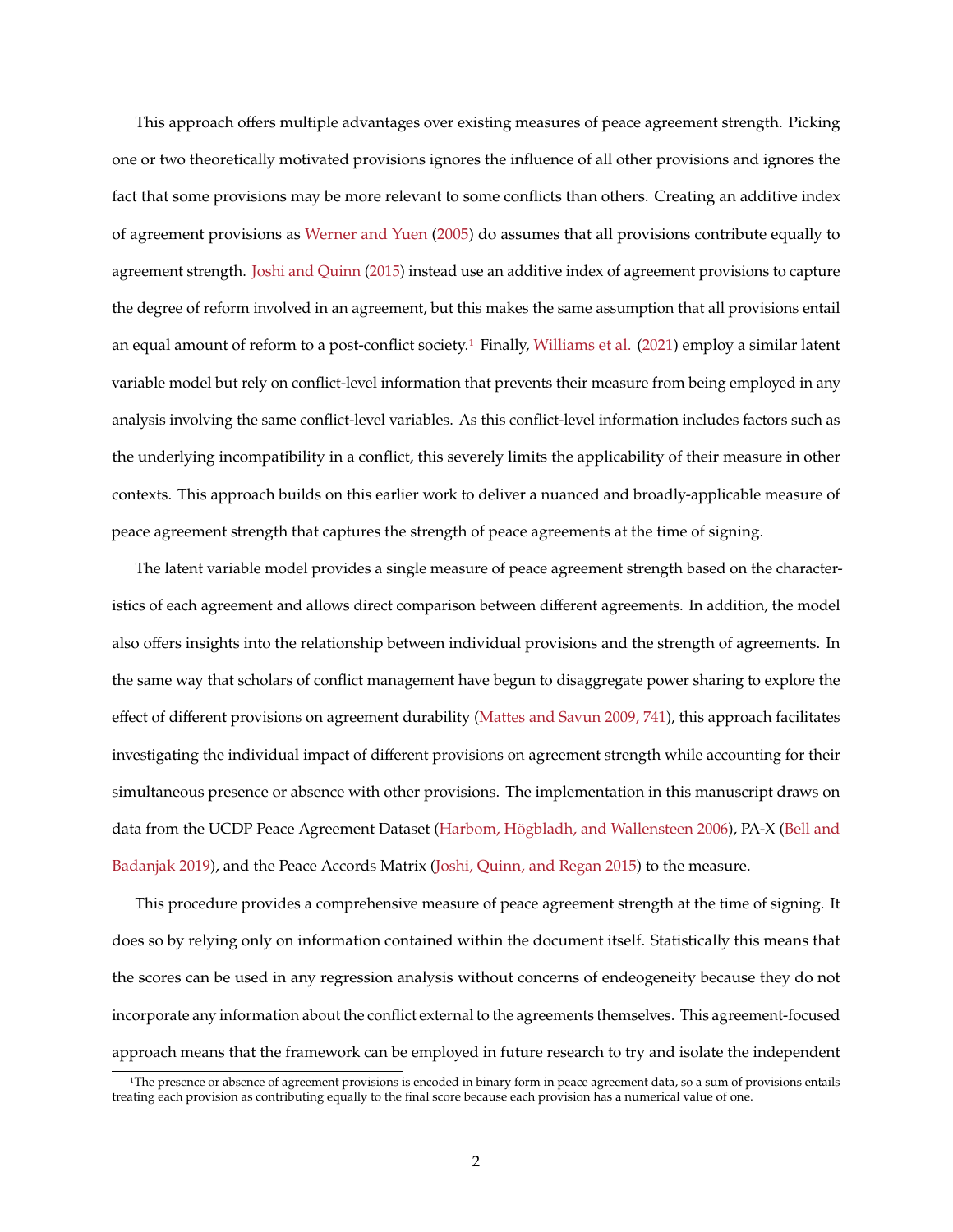effect of peace agreements as institutions, separating out the role of conflict-level factors. I demonstrate the utility of this approach by generating a measure of agreement strength for agreements signed in civil conflicts from 1975-2018 and using it to show that agreement strength may be subject to a selection effect where more intractible conflicts are more likely to end with strong agreements.

## **1 Peace agreement strength**

There is a long-running debate in international relations over whether institutions have an independent effect on behavior or are endogenous reflections of the underlying preferences of involved actors [\(Keohane](#page-33-3) [1988\)](#page-33-3).[2](#page-2-0) In the study of conflict management, this debates centers on whether peace agreements have an independent effect on the likelihood of conflict recurrence, or whether they are ephemeral "scraps of paper" whose apparent influence is driven by underlying forces [\(Fortna 2003\)](#page-31-0). To facilitate further investigation of this debate, the framework that I develop does not require the use of any external information to estimate agreement strength.

Given the well-documented differences between conflicts fought over government and territory [\(Buhaug](#page-30-1) [2006;](#page-30-1) [Cederman, Buhaug, and Rød 2009\)](#page-30-2), including information on which type of conflict an agreement was signed in would likely generate a measure of agreement strength that has higher predictive accuracy than one that only includes information from the agreement itself. Such a strategy would account for unmeasured covariation between agreements in each type of conflict due to omitted variables. However, this measure would include both endogenous and exogenous aspects of peace agreements and would be unable to evaluate whether peace agreements have independent effect on post-conflict outcomes.

For this reason, I develop a baseline framework that only includes information on the specific provisions within peace agreements as signed documents. As another example, agreements signed as part of mediation processes may be weaker due to a narrow-focused desire to achieve an agreement sooner at the expense of a stronger agreement [\(Svensson 2009;](#page-34-1) [Williams et al. 2021\)](#page-35-1). However, including the presence or absence of mediation in the measure would mean that the estimates would be unsuitable for any regression analysis that used mediation as a predictor. By only drawing on information contained within the text of peace

<span id="page-2-0"></span><sup>2</sup>For work in the area of IMF treaty compliance see [Simmons](#page-34-2) [\(2000\)](#page-34-2), [von Stein](#page-35-2) [\(2005\)](#page-35-2), and [Simmons and Hopkins](#page-34-3) [\(2005\)](#page-34-3); for work in the area of human rights treaty compliance see [Hathaway](#page-32-3) [\(2002\)](#page-32-3) and [Simmons](#page-34-4) [\(2009\)](#page-34-4).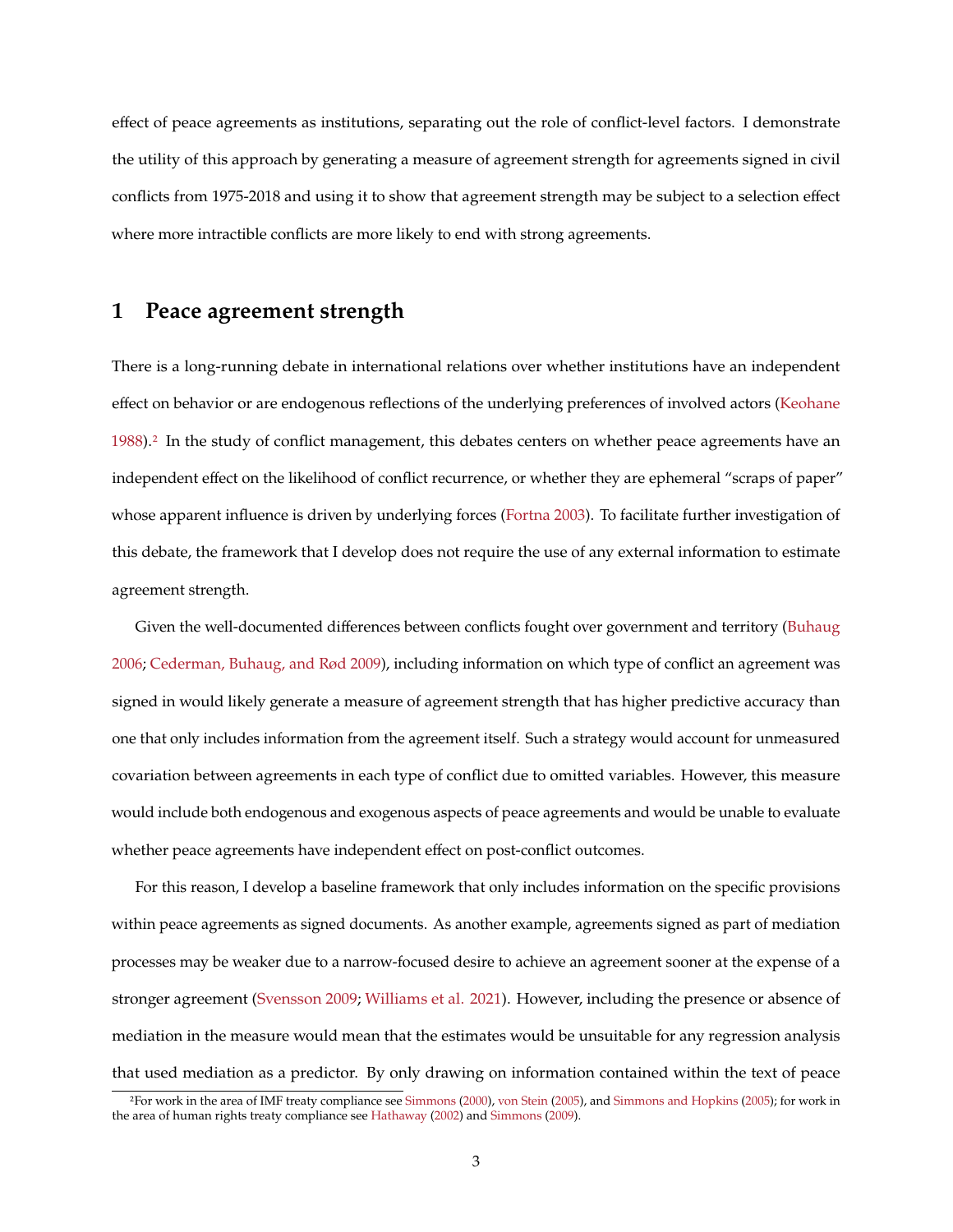agreements, this framework can be used in any analysis involving peace agreements, whereas a measure that incorporated more general information about the conflict could not.

While the framework does not require the inclusion of conflict-level information, it does not necessarily preclude it either. If the research question at hand does not require controlling for certain characteristics of the conflict, then they could be included in the measure to potentially generate more accurate estimates of agreement strength. I explore this possibility when empirically evaluating different implementations of the model to explore the utility of including conflict-level information.

The discussion of the independent effect of peace agreements on phenomena such as conflict recurrence or public health outcomes in the aftermath of conflict implies that there is a causal effect of peace agreements on these outcomes. We wish to know how the outcome would change not only in the absence of an agreement, but also if the substance of that agreement were different while all other relevant factors remained constant. The concept of peace agreement strength in the conflict management literature is synonymous with this independent effect of agreements; an agreement that has a larger effect on the durability of peace is substantively stronger than one with a smaller impact. Fortna operationalizes the strength of a peace agreement as the "number and extent of the measures implemented as part of a cease-fire" [\(2003\)](#page-31-0), suggesting that individual measures contribute to the effect of an agreement. Within this broad understanding of agreement strength, we can identify two clear categories of measures.

The first — "conflict resolution provisions" — are "stipulations in peace agreements aiming to resolve the basic incompatibilities" [\(Svensson 2007, 241\)](#page-34-5). The provisions are intended to identify compromises that can prevent the return to hostilities in the future. Examples include power sharing arrangements to guarantee representation in legislative bodies to former rebel movements [\(Hartzell and Hoddie 2003\)](#page-32-1) or the granting of regional autonomy in the wake of conflict [\(Cederman et al. 2015\)](#page-30-3). If conflict resolution provisions aim to resolve fundamental incompatibilities underlying conflict, then agreements that contain more provisions should address more incompatibilities and reduce the incentive for renewed conflict in the future. In addition to addressing multidimensional grievances, multiple conflict resolution provisions can provide a form of redundancy whereby even if one fails, parties can turn to others to keep their rivals in check [\(Hartzell and](#page-32-4) [Hoddie 2019, 643\)](#page-32-4).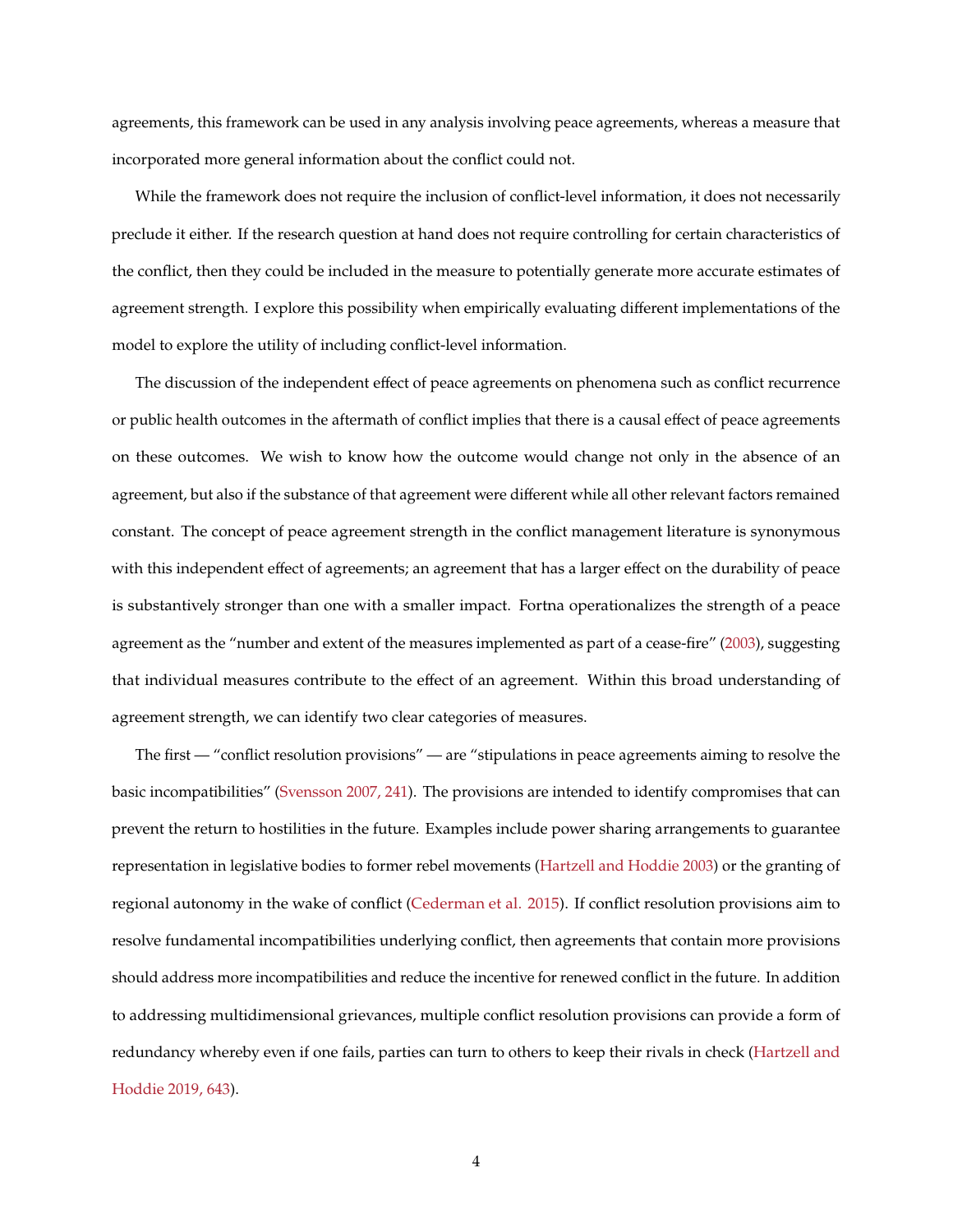Conflict prevention provisions are smaller in scope and more narrowly focused on preventing the resumption of hostilities due to miscommunication or accident. International peacekeeping missions decrease the likelihood of renewed conflict after an agreement by reducing uncertainty through monitoring, raise the cost of returning to conflict, and can manage accidents to prevent them from escalating into renewed hostilities [\(Fortna 2008;](#page-31-2) [Ruggeri, Dorussen, and Gizelis 2017/ed\)](#page-34-6). Other provisions, like transitional justice institutions, are explicitly designed to address the consequences of conflict and not the cause of the conflict. While power sharing arrangements function by addressing root causes of conflict, they are more effective when they actually see implementation [\(Jarstad and Nilsson 2008;](#page-32-5) [Ottmann and Vüllers 2015\)](#page-33-4). Efforts to ensure the full implementation of the stipulations of an agreement, such as detailed timelines or provisions for external review of post-conflict measures, are thus also conflict prevention provisions [\(Joshi and Quinn](#page-32-6) [2017\)](#page-32-6). While these provisions do not address the root of the conflict, they have a similarly pacifying effect on the likelihood of future conflict.

While each type of provision functions through different causal pathways, they both work to decrease the likelihood of renewed conflict. The method relies on both types of provisions to generate a comprehensive measure of peace agreement strength. Both conflict resolution and prevention provisions are specific pieces of language within agreements that stipulate concrete actions that parties will take after the cessation of hostilities [\(Harbom, Högbladh, and Wallensteen 2006\)](#page-31-1).

## <span id="page-4-1"></span>**2 Measurement strategy**

The basis of this approach to measuring peace agreement strength is to treat it as a latent variable measured using the two parameter item response model [\(Rasch 1980\)](#page-34-7). This approach models the provisions included in peace agreements as probabilistic functions of the latent strength of the agreement, with stronger agreements being more likely to exhibit provisions. The functional form of this relationship is assumed to be the logistic function, and the model is given by

<span id="page-4-0"></span>
$$
Pr(y_{ij} = 1) = logit^{-1}[\gamma_j(\theta_i - \alpha_j)]
$$
\n(1)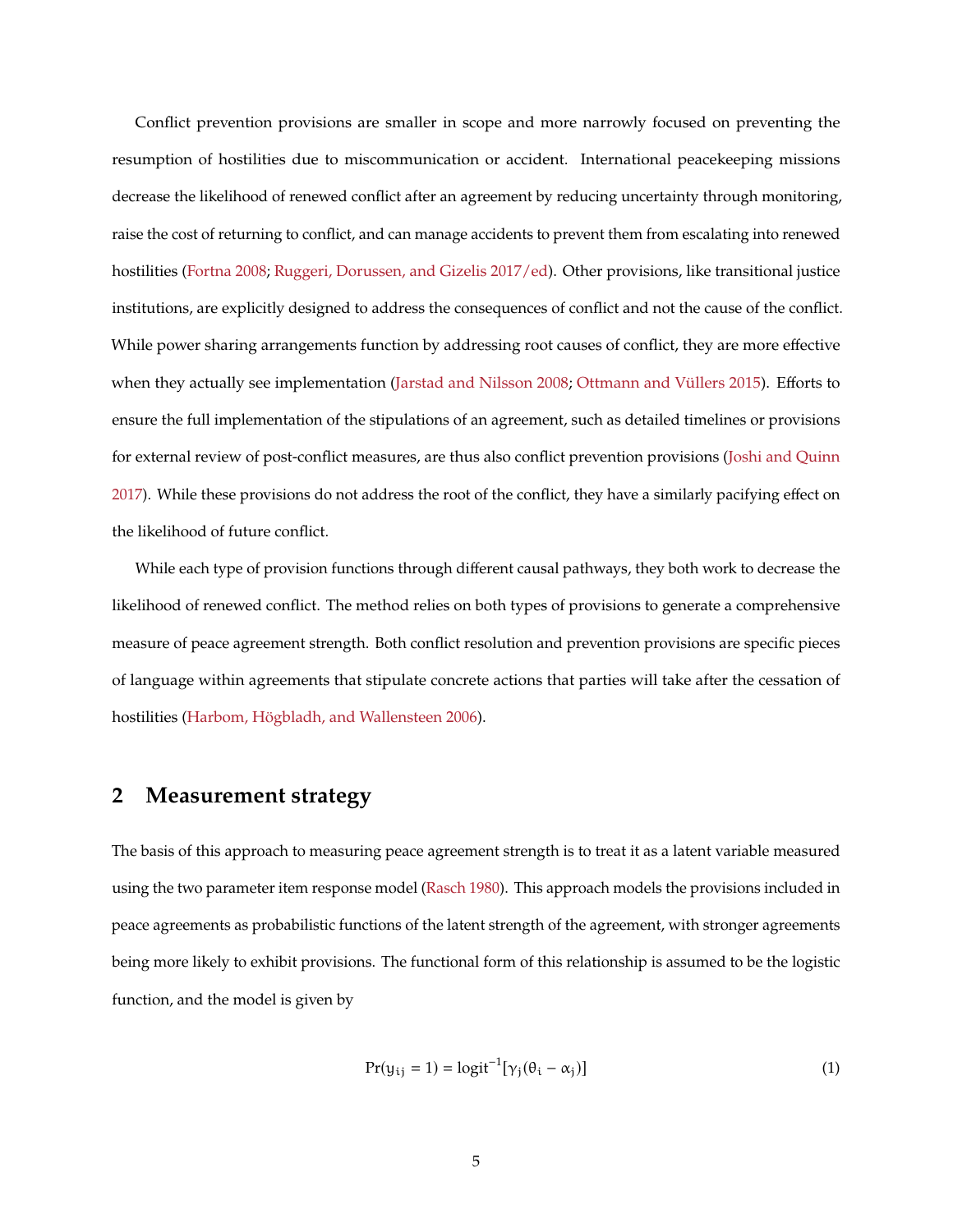where i indexes agreements and j indexes provisions.  $\theta_i$  is the latent strength of an agreement, and higher  $\theta_i$  values are associated with a higher likelihood of observing a given  $y_{ij} = 1$ . However, this likelihood is not equal for all provisions and the remaining two parameters control the location and shape of the logistic curve for each provision. The difficulty parameter  $\alpha_i$  serves as a baseline and reflects the probability of observing  $y_{ij} = 1$  when  $\theta_i$  is equal to the mean of the latent strength  $\bar{\theta}$ , which is also the value of  $\theta_i$  at which there is an equal probability of observing  $y_{ij} = 0$  or  $y_{ij} = 1$ . Lower values mean that an agreement need not be particularly strong for us to observe  $y_{ij} = 1$ . The discrimination parameter  $\gamma_i$  controls the slope of the logistic curve, which corresponds to how well a given provision discriminates between weak and strong agreements. When  $\gamma_i$  is low, the slope of the curve is low, and a shift in  $\theta_i$  results in only a minimal change to Pr( $y_{ii} = 1$ ), so there is a large region of uncertainty about the strength of an agreement. In contrast, when  $\alpha_i$  is high, the region of uncertainty is small, and only minimal changes in  $\theta_i$  are needed to shift  $Pr(y_{ij} = 1)$  from  $\approx 0$  to  $\approx 1$ .

A high  $\alpha$  value and a low  $\gamma$  would indicate a provision that is associated with strong agreements, but does a poor job separating stronger and weaker agreements. This means that overall agreements with this provision will be stronger, but that large increases in agreement strength only marginally increase the probability of observing that agreement. As observers not privy to the data generating process behind real world data, a low  $\gamma_i$  estimate tells us that given two agreements with otherwise equal provisions, the agreement with  $y_{ij} = 1$  may not actually be stronger than the agreement with  $y_{ij} = 0$ . Below, I consider five alternative implementations of this model as potential candidates for the most broadly applicable measure of agreement strength.

### **2.1 Baseline model**

The model with priors and hyperpriors is presented below:

<span id="page-5-0"></span>
$$
\theta \sim \mathcal{N}(X\beta, 1) \tag{2}
$$

- $\gamma \sim \mathcal{N}(\mu_{\gamma}, \sigma_{\gamma})$  (3)<br>  $\alpha \sim \mathcal{N}(\mu_{\alpha}, \sigma_{\alpha})$  (4)
- $\alpha \sim \mathcal{N}(\mu_{\alpha}, \sigma_{\alpha})$  (4)<br>  $\beta \sim \mathcal{N}(0, 1)$  (5)
- $\beta \sim N(0, 1)$  (5)
- $\mu_{\gamma}$ ,  $\mu_{\alpha} \sim \mathcal{N}(0, 1)$  (6)<br>  $\sigma_{\alpha}$ ,  $\sigma_{\gamma} \sim \exp(1)$  (7)
- σ<sub>α</sub>, σ<sub>γ</sub> ~ exp(1)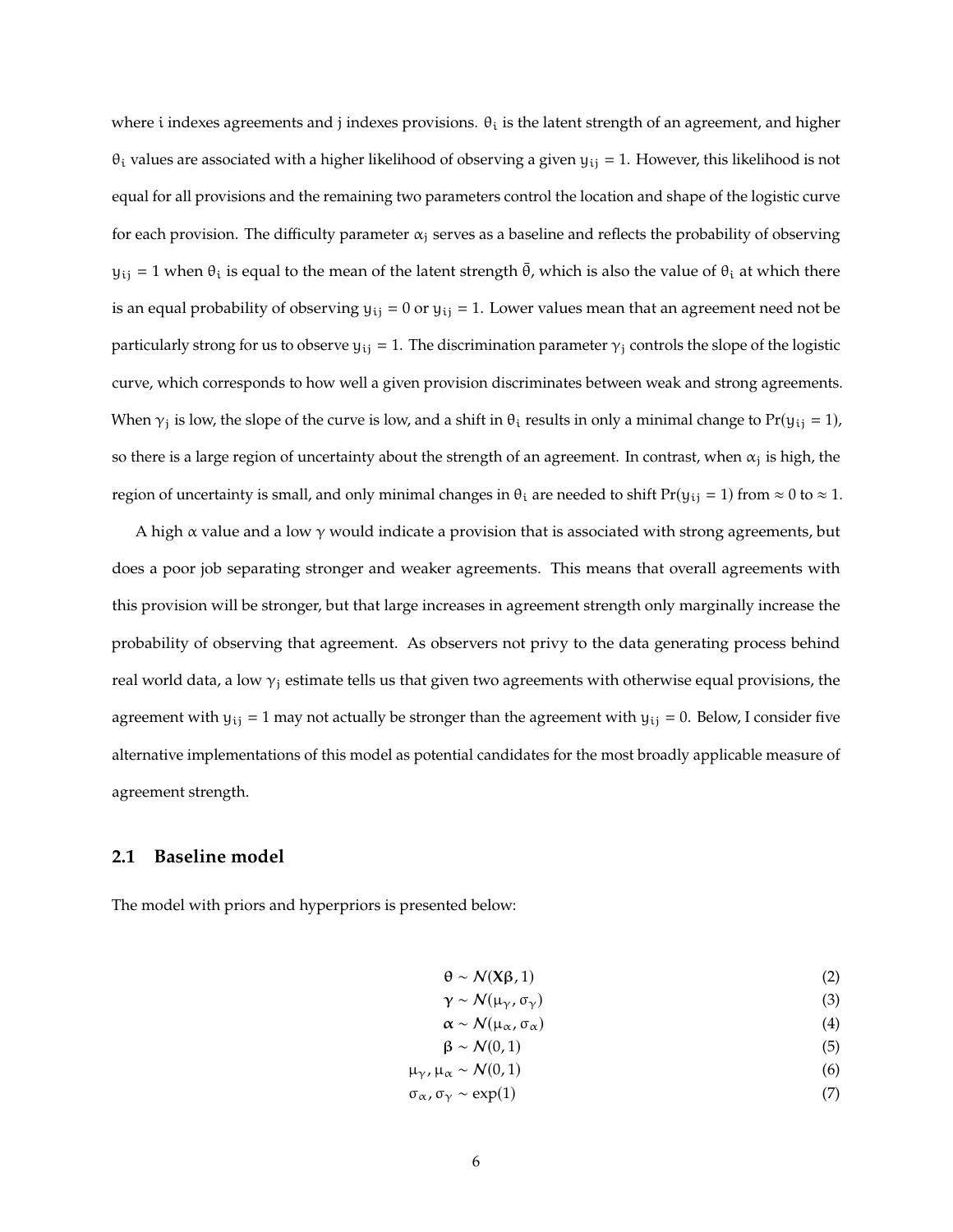The prior mean of θ is defined as a linear combination of an agreement's *type*, and a set of coefficients β. *Agreement type* denotes whether an agreement is a process, partial, or full agreement. Full agreements reflect attempts to settle the entire incompatibility in a conflict, partial ones address part of the incompatibility, while process agreements indicate merely "initiate a process to settle the incompatibility" [\(Harbom, Högbladh,](#page-31-1) [and Wallensteen 2006, 622\)](#page-31-1). This variable is coded -1 for process agreements, 0 for partial agreements, and 1 for full agreements.

This model is similar to the one in [Williams et al.](#page-35-1) [\(2021\)](#page-35-1), but with two key improvements. Their identification strategy uses a weak and a strong agreement to orient and scale the latent measurement of peace agreement strength and the rank of these anchor agreements in the range of latent strengths is highly unstable and subject to large shifts when different agreements are used as anchor points. Their model necessitates the inclusion of information about a number of conflict-level factors in civil war, such as economic sanctions or mediation attempts, meaning that their measure cannot be used to explore the independent effect of peace agreement strength. They also include a conflict-level random intercept which indirectly includes conflict-level information by sharing information between agreements signed in the same conflicts. Neither of these limitations apply to this model, as it does not include any conflict-level information and employs a much more general identification strategy detailed below.

[Williams et al.](#page-35-1) [\(2021\)](#page-35-1) find that their measure is positively correlated with *agreement type*, and I leverage this relationship to identify the model. Constraining the coefficient on *agreement type* to be positive places weak and strong agreements on opposite sides of the likelihood surface, solving the reflection invariance problem and and ensuring that strong agreements will have positive estimates and weak agreements negative ones [\(Bafumi et al. 2005, 176–79\)](#page-30-4).

<span id="page-6-1"></span>
$$
\beta_{\text{type}} > 0 \tag{8}
$$

However, *agreement type* does not cleanly separate strong and weak agreements.[3](#page-6-0) The model thus includes a second identification restriction where the discrimination parameters are constrained to be positive under

<span id="page-6-0"></span><sup>3</sup>Using only *agreement type* as an identification restriction results in an unidentified model; see the Supplemental Information for details.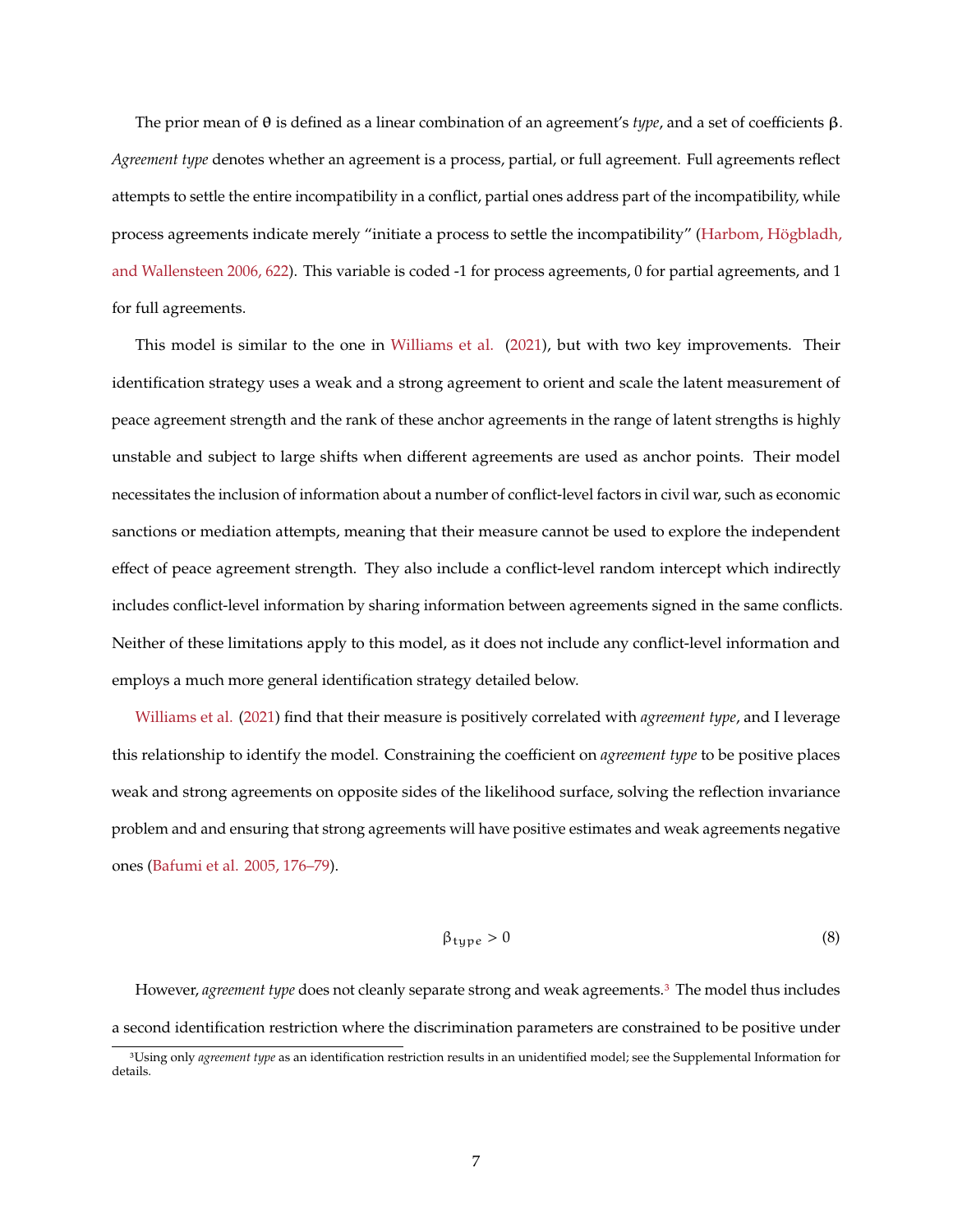the assumption that the presence of a provision always signals a stronger agreement.[4](#page-7-0) Note that while a discrimination parameters are constrained to be strictly positive, they can be close to zero, meaning that their inclusion does not meaningfully contribute to the strength of an agreement. Even if the targeted incompatibility for a provision is not present in a conflict, the inclusion of that provision would thus fail to increase the strength of an agreement, rather than decrease it.

$$
\gamma > 0 \tag{9}
$$

#### <span id="page-7-1"></span>**2.2 Full model**

The baseline model assumes that data on peace agreements only come from one source, as it cannot handle any missing data in the provisions. However, there are multiple different sources of data on the provisions within peace agreements [\(Harbom, Högbladh, and Wallensteen 2006;](#page-31-1) [Joshi, Quinn, and Regan 2015;](#page-33-2) [Bell](#page-30-0) [and Badanjak 2019\)](#page-30-0), with imperfectly overlapping coverage between them. The baseline model would not allow the inclusion of information from any source that does not provide data on provisions for every single agreement in the analysis. This shortcoming is problematic because different datasets focus on different aspects of peace agreements, so omitting a dataset may mean throwing out useful information. To overcome this limitation, I follow [Carter and Smith Jr.](#page-30-5) [\(2020\)](#page-30-5) and extend the baseline model to allow provisions with imperfect data coverage to inform the prior on θ alongside *agreement type* as part of **X** in Equation [2.](#page-5-0)

#### **2.3 Conflict-level model**

One natural extension is to include additional conflict-level covariates, such as the *incompatibility* under dispute or whether *ethnic* cleavages motivate the violence, as part of **X** in Equation [2.](#page-5-0) This decision narrows the applicability of the resulting measure because it would not be suitable to use in an analysis including either of these variables on the other side of the regression equation. In cases where the conflict-level information is not relevant to the question under study, this may not pose an issue. I estimate a version of the model that includes the incompatibility a conflict was fought over and whether an agreement was signed

<span id="page-7-0"></span><sup>&</sup>lt;sup>4</sup>While this is sufficient to identify the model, convergence requires over 100,000 MCMC iterations. To aid with convergence  $\mu_V$  is also constrained to be > 0.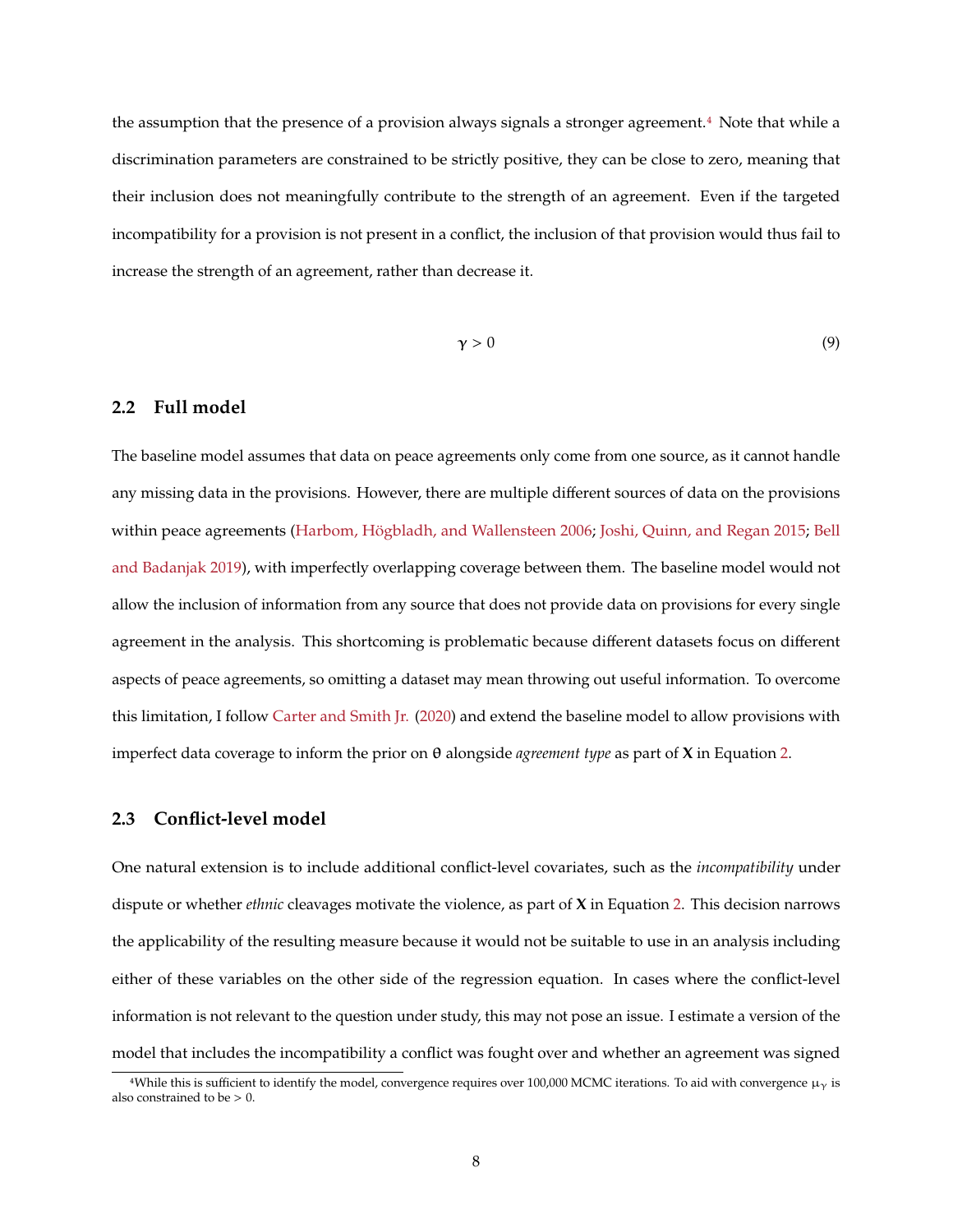during an active conflict year as covariates in **X** to see if they increase the predictive accuracy of the model when they are not also included as control variables.

#### **2.4 Robust model**

One potential concern with the model in Equation [1](#page-4-0) is that it assumes that the relationship between a given provision and agreement strength is globally homogeneous and does not depend on local circumstances. To give a concrete example, the model assumes that the presence of disarmament provisions communicates the same information about the strength of an agreement regardless of whether a conflict is fought over territorial or governmental incompatibilities. To test whether this assumption is problematic, I consider an extension of the two parameter item response model that introduces a third error parameter,  $\epsilon$ ,

<span id="page-8-0"></span>
$$
Pr(y_{ij} = 1) = \epsilon_0 + (1 - \epsilon_0 - \epsilon_1) \logit^{-1}[\gamma_j(\theta_i - \alpha_j)]
$$
\n(10)

which accounts for the possibility that any given provision is not actually related to the issue under dispute, and was thus included by 'accident.' In the educational context,  $\epsilon$  is traditionally used to model guessing on exams [\(Johnson and Albert 1999, 204–5;](#page-32-7) [Bafumi et al. 2005, 178–79\)](#page-30-4). In the realm of peace agreements,  $\epsilon_0$  represents the probability that a weak agreement may include a provision irrelevant to the conflict at hand and misleadingly appear stronger than it is, while  $\epsilon_1$  is the probability that a strong agreement fails to include a relevant provision. The effect of  $\epsilon$  is to set a 'floor' and 'ceiling' on the logistic curve.

The prior on  $\epsilon$  is chosen to be  $\mathcal{U}(0,0.1)$  as any value above 0.1 would raise concern about the appropriate-ness of fitting an IRT model to the data [\(Bafumi et al. 2005, 179\)](#page-30-4). The error parameter  $\epsilon_0$  is estimated to be 0.01 and  $\epsilon_1$  is estimated to be 0.07, so the minimum probability of observing a given provision is 0.01 and the maximum is 0.93. Given these relatively low error rates, the three parameter IRT model in Equation [10](#page-8-0) has a classification accuracy (84.35%) indistinguishable from the two parameter model (84.27%). Given the equal predictive accuracy, I use the more parsimonious two parameter model.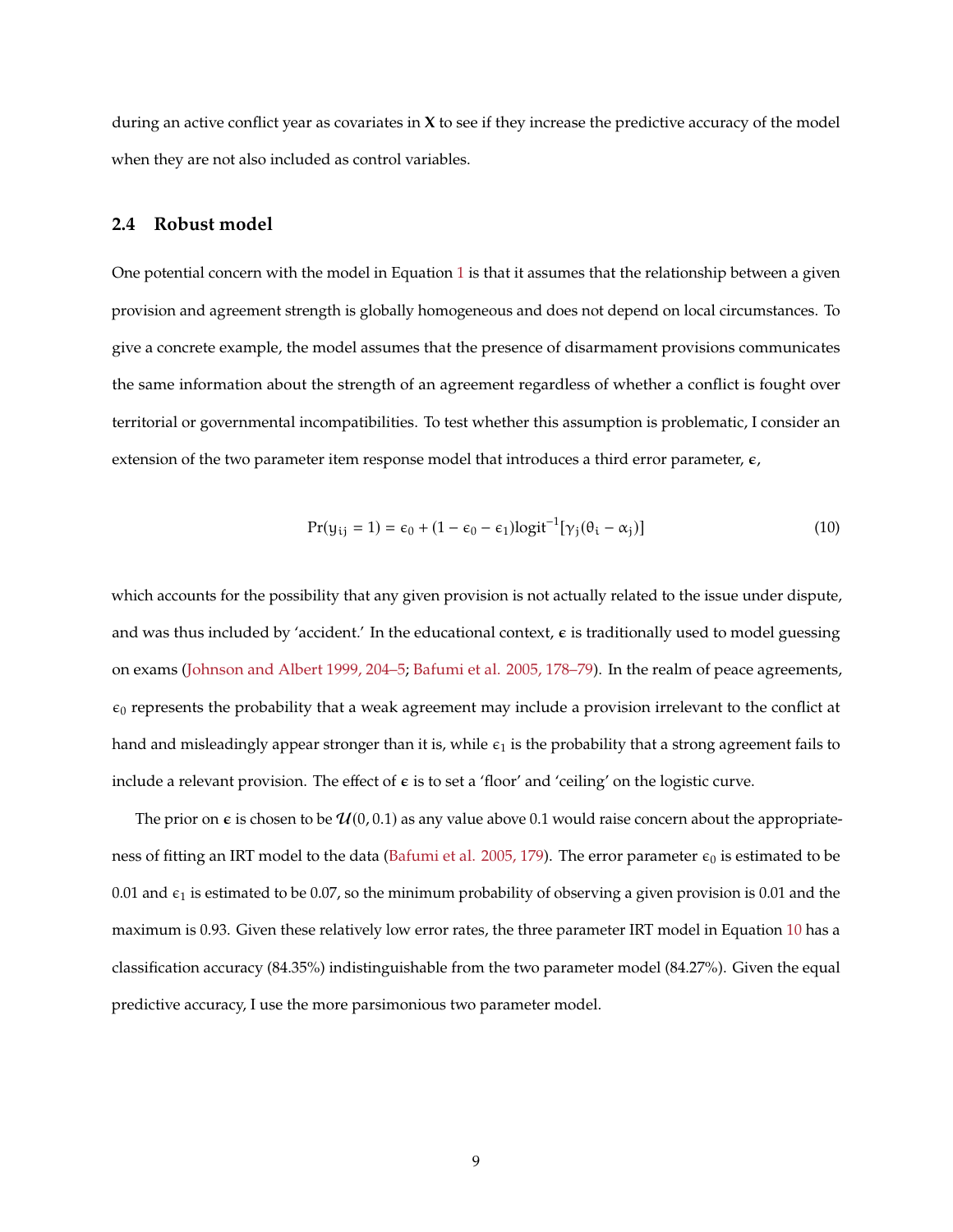#### **2.5 Differential item functioning model**

One way to explicitly model the fact that different provisions are more or less relevant in different conflicts due to varying issue saliences across conflicts would be to allow for differential item functioning in the model. This would let  $\alpha$  and  $\gamma$  vary by conflict to capture the fact that specific provisions are more important to resolving different disputes. In conflicts where cultural issues are prominent, cultural freedoms and local governance provisions will require a stronger agreement to observe and will better differentiate between strong and weak agreements than in conflicts that are more governmental in nature because they directly address the underlying disagreement. However, this would introduce 3,528 new parameters with no corresponding increase in data, requiring stronger identification restrictions that would narrow the applicability of the scores.

A more feasible approach is to evaluate whether we observe differential item functioning by incompatibility. Territorial conflicts can be more difficult to resolve than governmental ones [\(M. Toft 2003\)](#page-35-3) due to the strategic or identity value of territory [\(M. D. Toft 2014\)](#page-35-4), so we might expect difficulty parameters to be higher in these conflicts. This model includes two sets of  $\alpha$  and  $\gamma$  vectors, one for conflicts over territory and one for conflicts over government, which accounts for the fact that provisions such as federalism and local power sharing may contribute more to resolving territorial incompatibilities than governmental ones. Similarly, rebels engaged in territorial conflicts may not be placated by offers of integration into the civil service. The model in Equation [1](#page-4-0) becomes

<span id="page-9-0"></span>
$$
Pr(y_{ijk} = 1) = logit^{-1}[\gamma_{jk}(\theta_{ik} - \alpha_{jk})]
$$
\n(11)

where k indexes the incompatibility in conflict i (governmental or territorial). The priors on the difficulty and discrimination parameters are similarly indexed.

$$
\gamma_{k} \sim \mathcal{N}(\mu_{\gamma_{k}}, \sigma_{\gamma_{k}}) \tag{12}
$$

$$
\alpha_{k} \sim \mathcal{N}(\mu_{\alpha_{k}}, \sigma_{\alpha_{k}}) \tag{13}
$$

This yields four different forms of the model: a baseline model, the full model with included information from other peace agreement datasets, a model that also includes conflict-level information, a robust model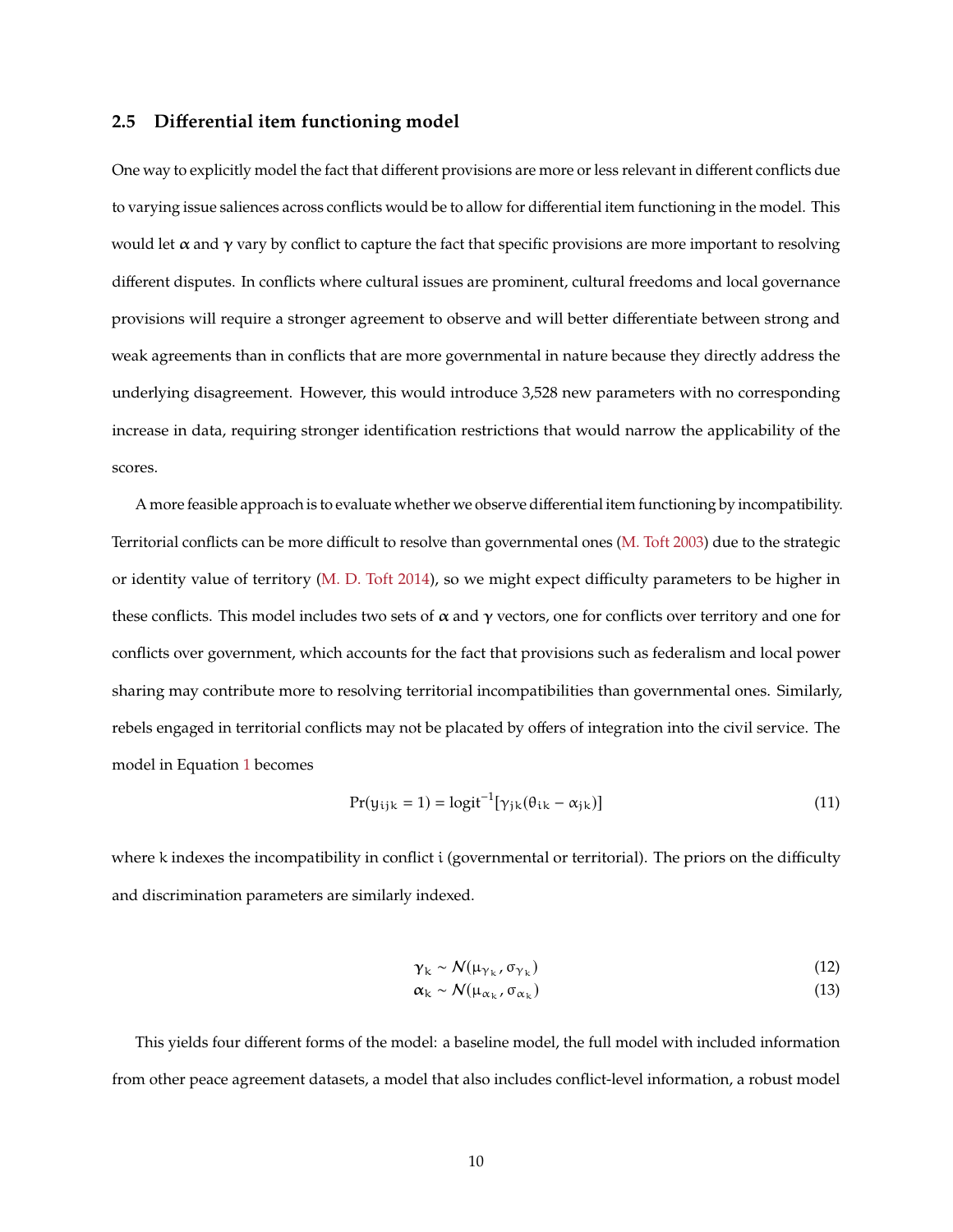that allows for the inclusion of irrelevant provisions, and a model with differential item functioning to account for the incompatibility underlying the conflict. I next assess the external predictive validity of each specification, before moving onto to the internal validity of the model with differential item functioning, which has the best predictive accuracy.

## **3 The data**

My evaluation of the framework employs the UCDP Peace Agreement Dataset version 19.1 [\(Pettersson,](#page-33-5) [Högbladh, and Öberg 2019\)](#page-33-5), which contains information on the provisions contained in 324 unique peace agreements from 197[5](#page-10-0)-2018.<sup>5</sup> The data encompass both conflict resolution and c onflict prevention provisions. Examples of conflict resolution provisions include power sharing and territorial autonomy arrangements, while disarmament and withdrawal of foreign forces number among the conflict prevention provisions. Table [1](#page-10-1) presents all 28 provisions in the data.

<span id="page-10-1"></span>

| Ceasefire                 | Elections                   | Referendum                | Prisoner Release                 |
|---------------------------|-----------------------------|---------------------------|----------------------------------|
| Military Integration      | Interim Government          | Local power Sharing       | National Reconciliation          |
| Disarmament               | National Talks              | Regional Development      | Right of Return                  |
| Withdrawal                | Power Sharing               | Cultural Freedoms         | Reaffirmation                    |
| <b>Political Parties</b>  | <b>Territorial Autonomy</b> | <b>Border Demarcation</b> | Peacekeeping                     |
| Government Integration    | Federalism                  | Local Governance          | <b>Gender Provisions</b>         |
| Civil service Integration | Independence                | Amnesty for Rebels        | <b>Implementation Commission</b> |

Table 1: Peace agreement provisions in the UCDP peace agreements data

All of these provisions are plausibly relevant to the strength of peace agreements, but it is unlikely that they all contribute equally to the strength of an agreement. The measurement approach detailed in Section [2](#page-4-1) incorporates all provisions, but uses patterns of co-occurrence to learn how individual provisions contribute differentially to agreement strength. This technique strikes a balance between relying on previously-published studies to identify a subset of agreements to select as indicators of strength, and creating an additive index of all provisions to capture strength.<sup>[6](#page-10-2)</sup>

One provision in particular warrants in-depth discussion. The implementation commission provision denotes whether an agreement stipulated a committee or commission to oversee the implementation of the agreement [\(Harbom, Högbladh, and Wallensteen 2006\)](#page-31-1). This variable is a provision included in the document,

<span id="page-10-0"></span><sup>5</sup>Three agreements are signed to terminate multiple conflicts. The SI details how these agreements are handled.

<span id="page-10-2"></span><sup>6</sup>The outlining provision is omitted following exploratory analyses. See the Supplemental Information for full details.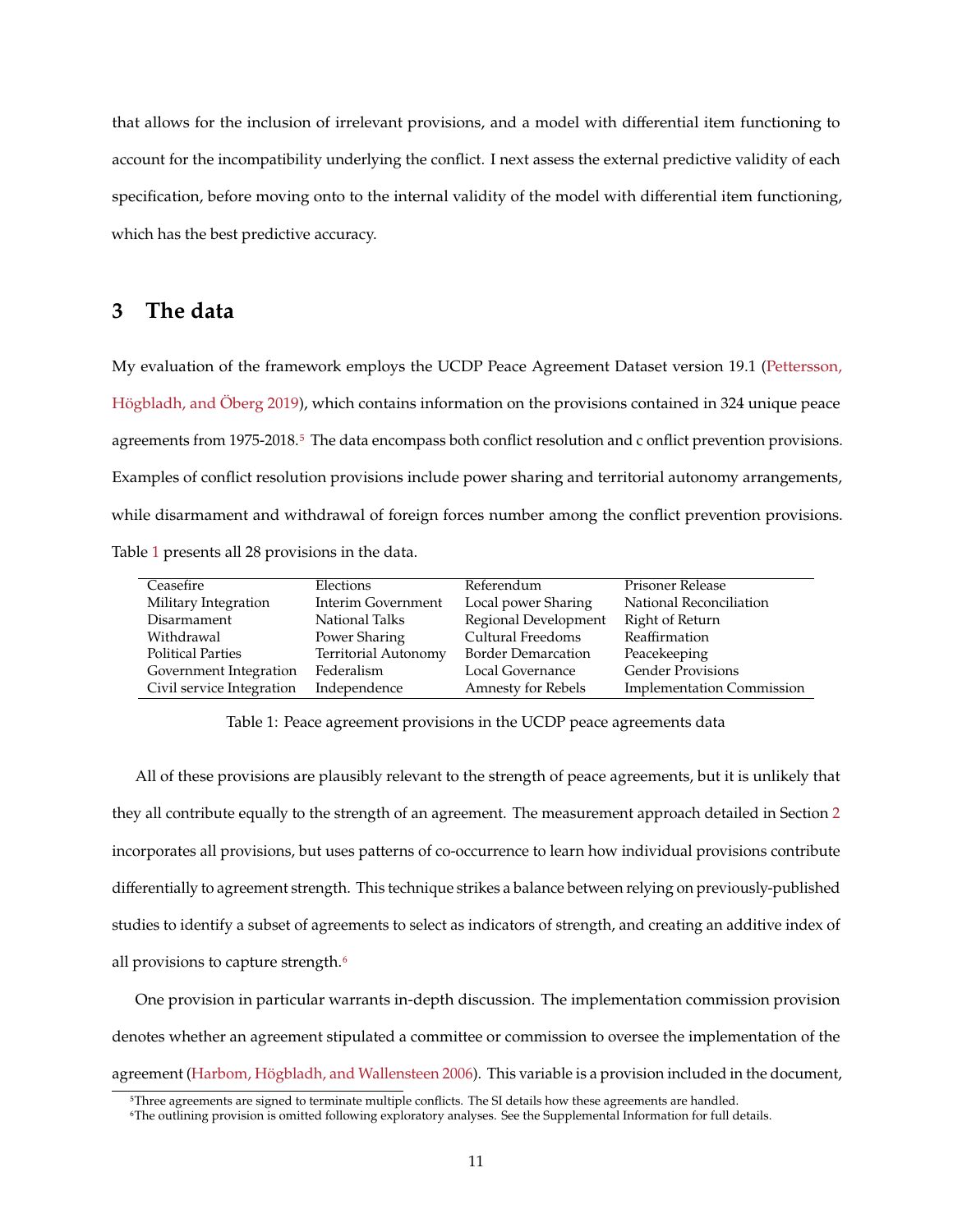and is not a measure of any post-signing implementation activities or lack thereof. Accordingly, including it does not risk introducing post-treatment bias due to the endogeneity of any post-signing activities to the agreement itself and the negotiation process that produced the agreement. The degree of implementation realized in a post-conflict society has a large impact on the eventual duration of the peace [\(Joshi and Quinn](#page-32-6) [2017\)](#page-32-6), so it is important to measure whether an agreement includes arrangements designed to facilitate full implementation in the future.

Inspecting the provisions in specific agreements can give some insight into the strength of the agreements. Figure [1](#page-11-0) presents provisions in four different agreements:

- The Lancaster House Agreement that ended the Rhodesian Bush War in 1979
- The comprehensive peace agreement between the government of Colombia and the FARC in 2016
- The Good Friday Agreement that ended the Troubles in 1998
- The Arusha Accords in the Rwandan Civil War in 1993

<span id="page-11-0"></span>

Figure 1: Provisions in various peace agreements.

The Lancaster House Agreement is one of only two agreements in the data with independence provisions, and the second longest surviving agreement in the data. The comprehensive Colombia 2016 agreement contains many post-conflict reconciliation provisions such as amnesty for former rebels, the release of prisoners, national reconciliation, and establishing a right of return for refugees and internally displaced persons. The Good Friday Agreement has rather fewer provisions and ensures disarmament of former combatants, cultural freedoms, and the holding of a national referendum on the agreement. The Arusha Accords provided for the integration of former combatants into the civil service and military, power sharing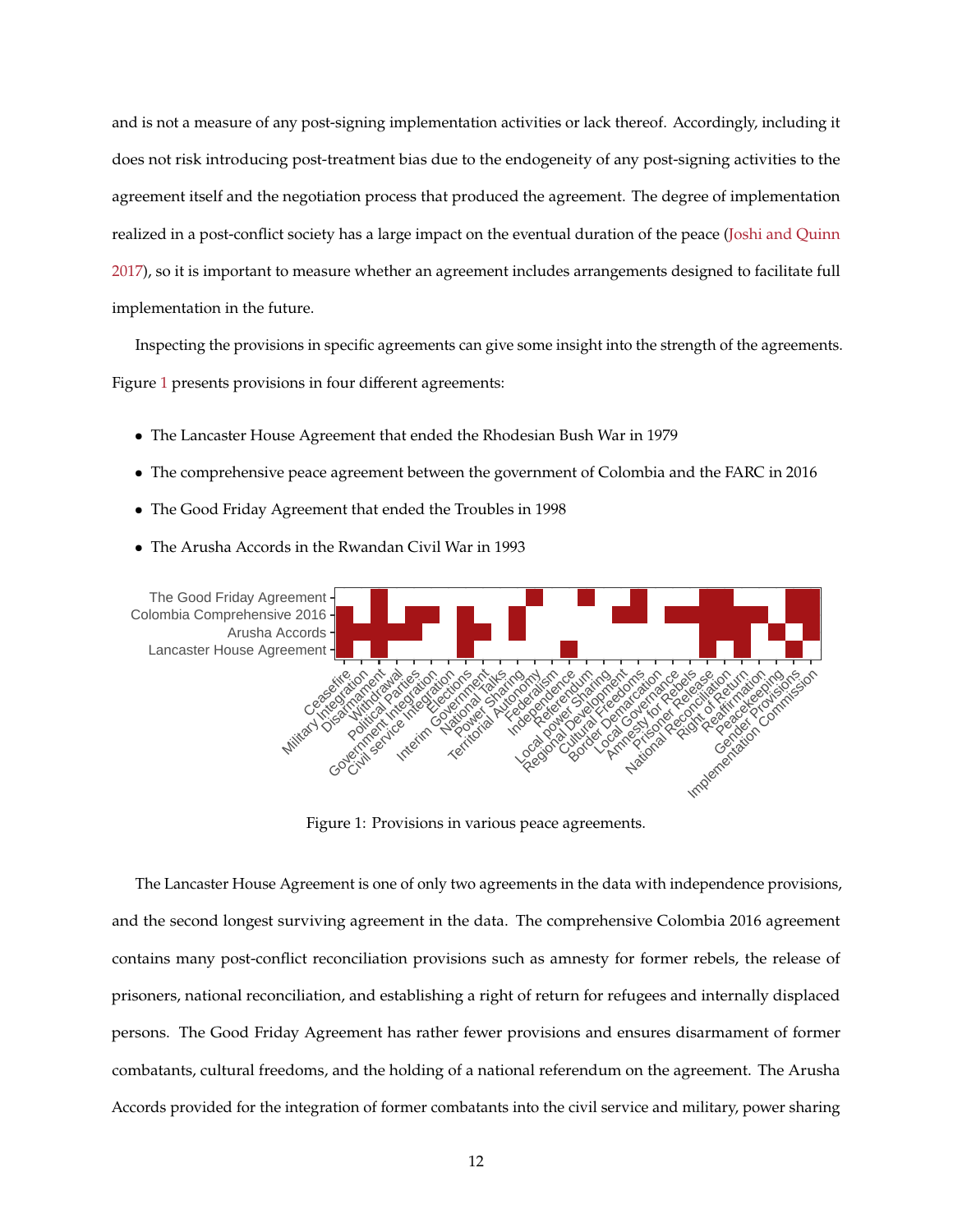agreements, and scheduled elections.

Each of these peace agreements is qualitatively different from the others. While all four mandate the disarmament of combatants and the release of prisoners, the differences between them are striking. The Arusha Accords focus strongly on political concessions to the Rwandan Patriotic Front while the comprehensive agreement in Colombia is oriented towards addressing the human costs of such a long-running conflict. These differences illustrate the fact that different provisions take different steps toward resolving incompatibilities or implement different mechanisms to address post-conflict commitment problems.

### <span id="page-12-1"></span>**3.1 Additional data sources**

While the UCDP Peace Agreement Dataset includes a wealth of information on the content of peace agreements, it is not exhaustive and there are multiple conspicuous oversights. Many factors that have been found to have important effects on agreement survival, such as economic power sharing and detailed implementation frameworks, are absent from the data. To address these shortcomings, the full model incorporates information from two other sources of information on peace agreements.

PA-X includes much more detailed data at more disaggregated levels than the UCDP Peace Agreements Data and records 225 different quantitative dimensions of peace agreements [\(Bell and Badanjak 2019\)](#page-30-0). PA-X includes two types of codings for agreement provisions. Binary variables note whether a given provision was included in the agreement or not, while categorical ones code a 0 for no mentions of a provision, 1 for rhetorical mentions, 2 for substantive provisions, and 3 for detailed provisions. Examples of provisions found in PA-X but not the UCDP Peace Agreement Data include the establishment of permanent electoral commissions and judicial accountability measures.

The Peace Accords Matrix Implementation Dataset (PAM) tracks the implementation of 51 different provisions in comprehensive peace agreements over time [\(Joshi, Quinn, and Regan 2015\)](#page-33-2). While the primary purpose of the dataset is to study factors that affect the eventual implementation of agreement provisions, the data are necessarily also a source of information on provisions included in the agreement at the time of signing. Provisions that PAM tracks that are found in neither the the UCDP Peace Agreement Data nor PA-X include detailed implementation timelines and protocols for external review of agreements.[7](#page-12-0)

<span id="page-12-0"></span><sup>7</sup>The Power-Sharing Event Dataset [\(Ottmann and Vüllers 2015\)](#page-33-4) tracks power sharing over time after an agreement is signed, but does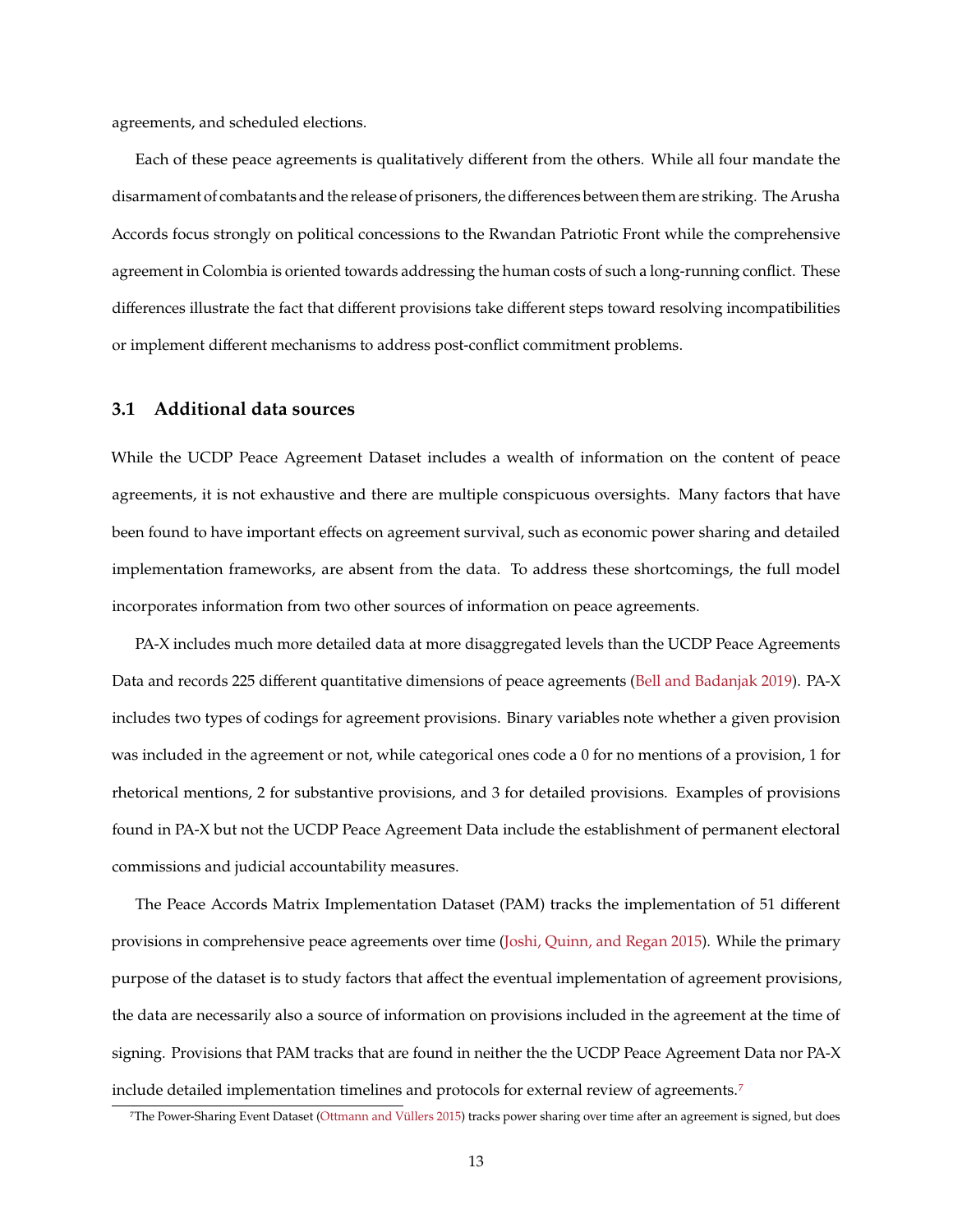PA-X and PAM include both conflict resolution and conflict prevention provisions that have been shown to reduce the likelihood of future conflict. Unsurprisingly, many of the provisions mirror those in the UCDP Peace Agreements Data. Examples of provisions found in PA-X that duplicate those contained in the UCDP Peace Agreements Data include refugees and internally displaced persons, which mimics the UCDP right of return provision, and border demarcation, which is found in all three datasets.

These two datasets also include provisions that are not found in the UCDP Peace Agreements Data. Constraining power sharing institutions like independent judiciaries and guarantees of the protection civil liberties reduce the likelihood of both new and renewed conflict [\(Gates et al. 2016\)](#page-31-3). PA-X includes multiple provisions that fall under this umbrella including judicial accountability and measures to protect specific groups. Disagreements over the distribution of natural resources can lead to conflict recurrence [\(Rustad](#page-34-8) [and Binningsbø 2012\)](#page-34-8), and PA-X provides data on both economic power sharing more broadly and natural resource arrangements specifically. Land reform can help prevent future conflict by addressing underlying inequalities and as part of a disarmament, demobilization and reintegration for former combatants on both sides [\(Binningsbø and Rustad 2012\)](#page-30-6), and is included in PA-X. Monitoring and verification are key to reducing uncertainty about military capabilities on all sides, decreasing the likelihood of renewed conflict [\(Mattes](#page-33-6) [and Savun 2010\)](#page-33-6), and PAM notes whether an agreement contains provisions for verification mechanisms. The degree to which specified provisions are ultimately implemented has a large effect on the survival of an agreement [\(Joshi and Quinn 2017\)](#page-32-6). PAM tracks the presence of a detailed implementation timeline and external donor support which both increase the likelihood of full implementation.<sup>[8](#page-13-0)</sup>

Ideally these data from PA-X and PAM would be included in the provisions Y. Unfortunately, PA-X contains information on only 84.45% of the agreements in the UCDP Peace Agreements Data, and PAM only 9.15%. The missingness is higher than the conventionally accepted threshold of 15% for PA-X, and almost total for PAM. PA-X begins in 1990 and PAM in 1989, while PAM only covers comprehensive peace agreements, meaning the data are missing not at random, so imputing missing data before including the PA-X and PAM provisions in Equation [1](#page-4-0) is not appropriate [\(Little and Rubin 2002\)](#page-33-7).

Provisions from PA-X and PAM thus cannot be included in the model alongside the provisions presented

not contain any provisions not already included in the existing datasets, so it is not used.

<span id="page-13-0"></span><sup>8</sup>See Section 1.2 of the SI for a full list of provisions from PA-X and PAM included in the full model.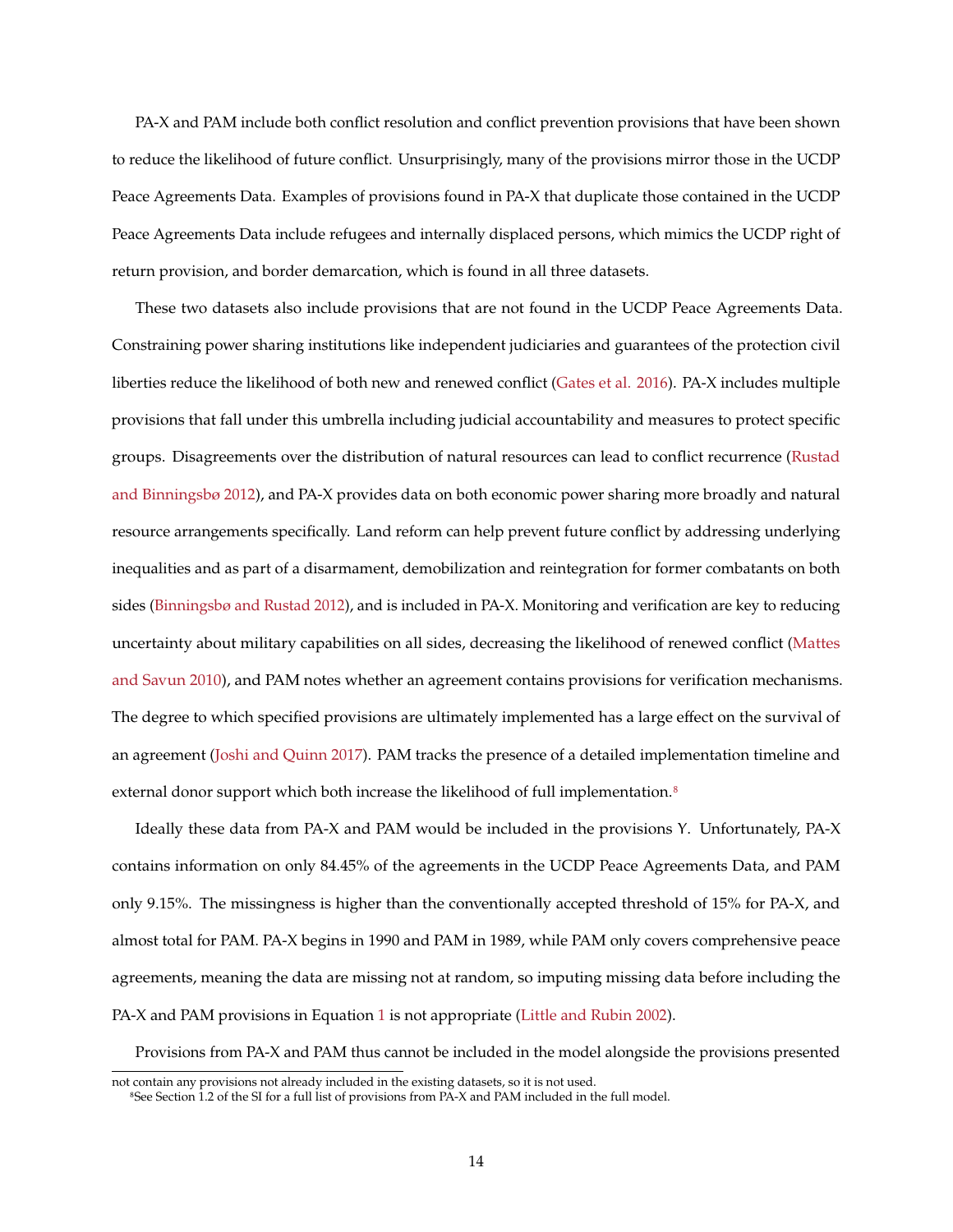in Table [1.](#page-10-1) Instead they are included in **X** in the prior on θ as outlined in Section [2.2.](#page-7-1) Although they still add to the measure of an agreement's strength at the time of signing, they contribute less than the provisions from the UCDP Peace Agreement Data. While less than ideal, this compromise allows the model to include theoretically-relevant information it would not otherwise be able to.

### **3.2 Why not include interstate wars?**

While negotiated settlements occur in both interstate and civil wars, they have historically been rarer in civil wars [\(Pillar 1983\)](#page-34-9) due to heightened commitment problems relative to interstate wars [\(Walter 1997\)](#page-35-5), although their prevalence has waxed and waned over time in response to shifts in international norms around conflict resolution [\(Howard and Stark 2018\)](#page-32-8). Negotiated settlements may similarly be less durable in civil wars [\(Walter 2002\)](#page-35-6) due to the need to integrate former combatants into society [\(Hartzell 1999;](#page-32-9) [Hartzell, Hoddie,](#page-32-0) [and Rothchild 2001;](#page-32-0) [Hartzell and Hoddie 2003\)](#page-32-1). While conflict resolution provisions like power sharing and conflict prevention provisions such as enforcement mechanisms are strong predictors of agreement success or failure in civil war, they are not in interstate conflict [\(Werner 1999\)](#page-35-7). Some mechanisms that affect the durability of peace are only applicable in one type of conflict: foreign imposed regime change greatly increases the duration of peace after interstate conflict [\(Lo, Hashimoto, and Reiter 2008\)](#page-33-8), but while externally imposed regime change is a plausible outcome in almost all interstate conflicts, it is not in intrastate conflict. For these reasons, it is not appropriate to pool peace agreements across types of conflict.

The UCDP Peace Agreement Dataset contains only 31 peace agreements signed in international conflicts due to the rarity of interstate conflict during the sample period. Although the model builds upon the approach introduced by [Fortna](#page-31-0) [\(2003\)](#page-31-0) to measure the strength of peace agreements in interstate conflict, this is too few observations to generate estimates with meaningful variation in a model estimated on just interstate conflict. Due to the inability to pool interstate and intrastate conflicts or generate separate estimates for interstate conflict, I only estimate the strength of agreements in civil conflict.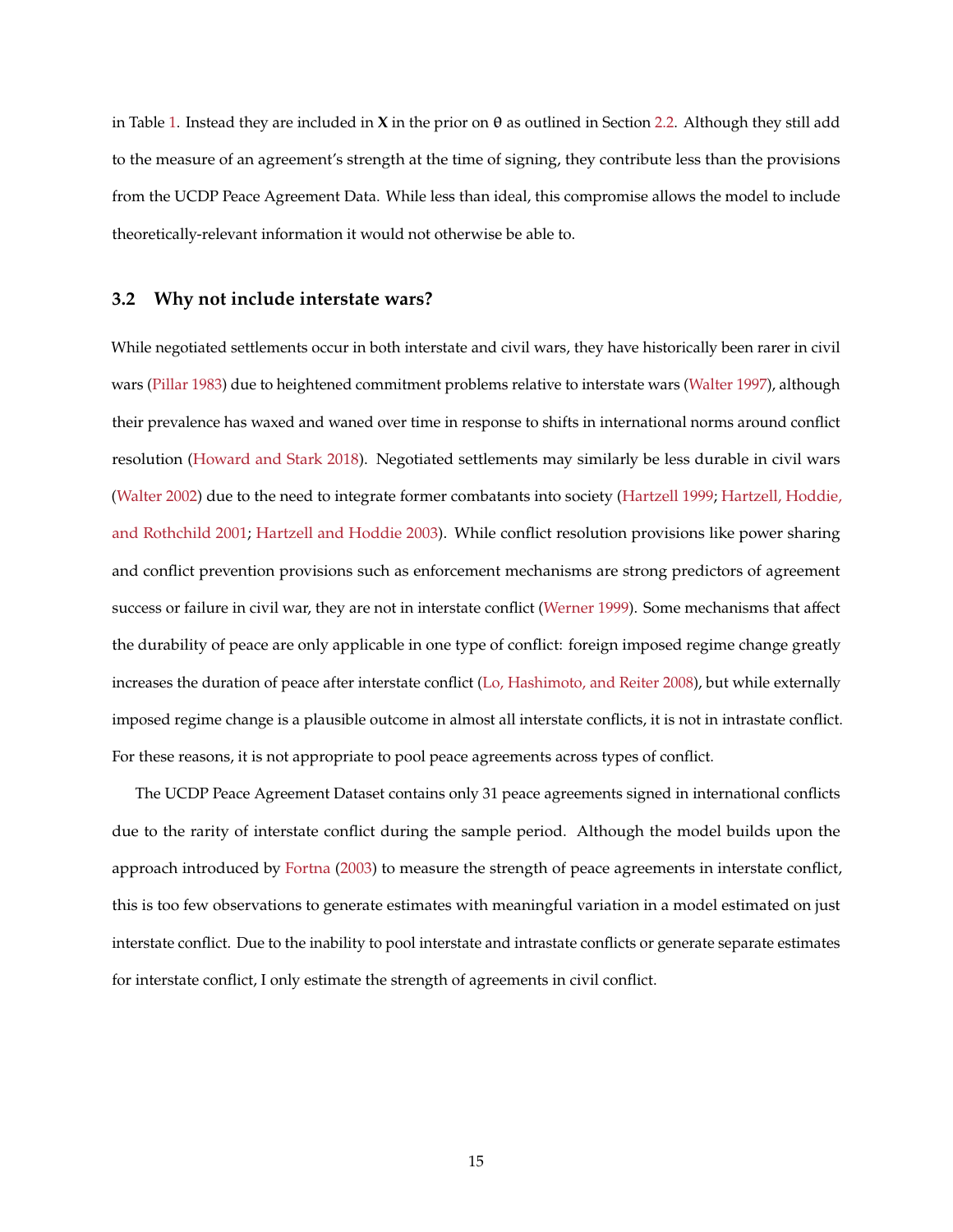## <span id="page-15-3"></span>**4 Model assessment**

To compare the different ways to measure agreement strength represented by the various models in Section [2,](#page-4-1) we must look at multiple dimensions of construct validity for each approach. Before doing this, a necessary first step is to check the suitability of the identification restriction imposed on the model. Specifically, the constraint that βtype > 0 in Equation [8](#page-6-1) needs to be assessed.[9](#page-15-0) If *agreement type* is a good separator of strong and weak agreements, then the estimate for  $\beta_{\text{type}} \gg 0$ .

Across all five model specifications, the lowest posterior mean for  $\beta_{\text{type}}$  is 0.15 with a 95% credible interval of [0.68, <sup>1</sup>.34], so *agreement type* clearly serves its purpose as an identification restriction for all variations of the model.[10](#page-15-1) With the suitability of this identification restriction established, below I compare the external and internal validity of the models.

#### **4.1 Predictive utility**

Measuring the predictive accuracy of the various models helps to assess the concurrent validity of the estimates. One way to do so is to generate predictions  $\widehat{y_{ij}}$  for each provision and compare whether they match the observed values  $y_{ii}$ . I generate these predictions by evaluating Equation [1](#page-4-0) (or [10](#page-8-0) or [11](#page-9-0) as appropriate) using  $\hat{\theta}_i$ ,  $\hat{\alpha}_j$ ,  $\hat{\gamma}_j$ , and setting  $\hat{y}_{ij} = 1$  if the result is greater than 0.5. To measure the accuracy of each specification, I then check whether  $y_{ij} = \widehat{y_{ij}}$  and take the average across all agreements i and provisions j.

|                                    |  |                         | Baseline Full Conflict Robust Differential |
|------------------------------------|--|-------------------------|--------------------------------------------|
| Percent correctly classified 84.28 |  | 84.27 84.29 84.35 81.82 |                                            |

<span id="page-15-2"></span>Table 2: Accuracy of predictions for observed indicators for different measurement model specifications

Table [2](#page-15-2) presents these measure of accuracy. The full model correctly classifies the highest percentage of observed indicators **Y**, while the model with differential item functioning correctly classifies the lowest. This decrease in accuracy suggests that the relationship between observed provisions and agreement strength may not significantly vary by incompatibility, and the extra 56 parameters that this model has to estimate reduce its accuracy. However, this quantity measures how well each model does at predicting the provisions

<span id="page-15-0"></span><sup>9</sup>All results are from models with 4 chains run for 20,000 iterations with 15,000 warmup iterations. Inference is performed on the 5, 000 post-warmup iterations pooled across chains.

<span id="page-15-1"></span><sup>&</sup>lt;sup>10</sup>Starting values for θ in the MCMC sampler are set to -3 for partial agreements, 0 for process agreements, and 3 for full agreements to speed up convergence of the chains. All other parameters are randomly initialized.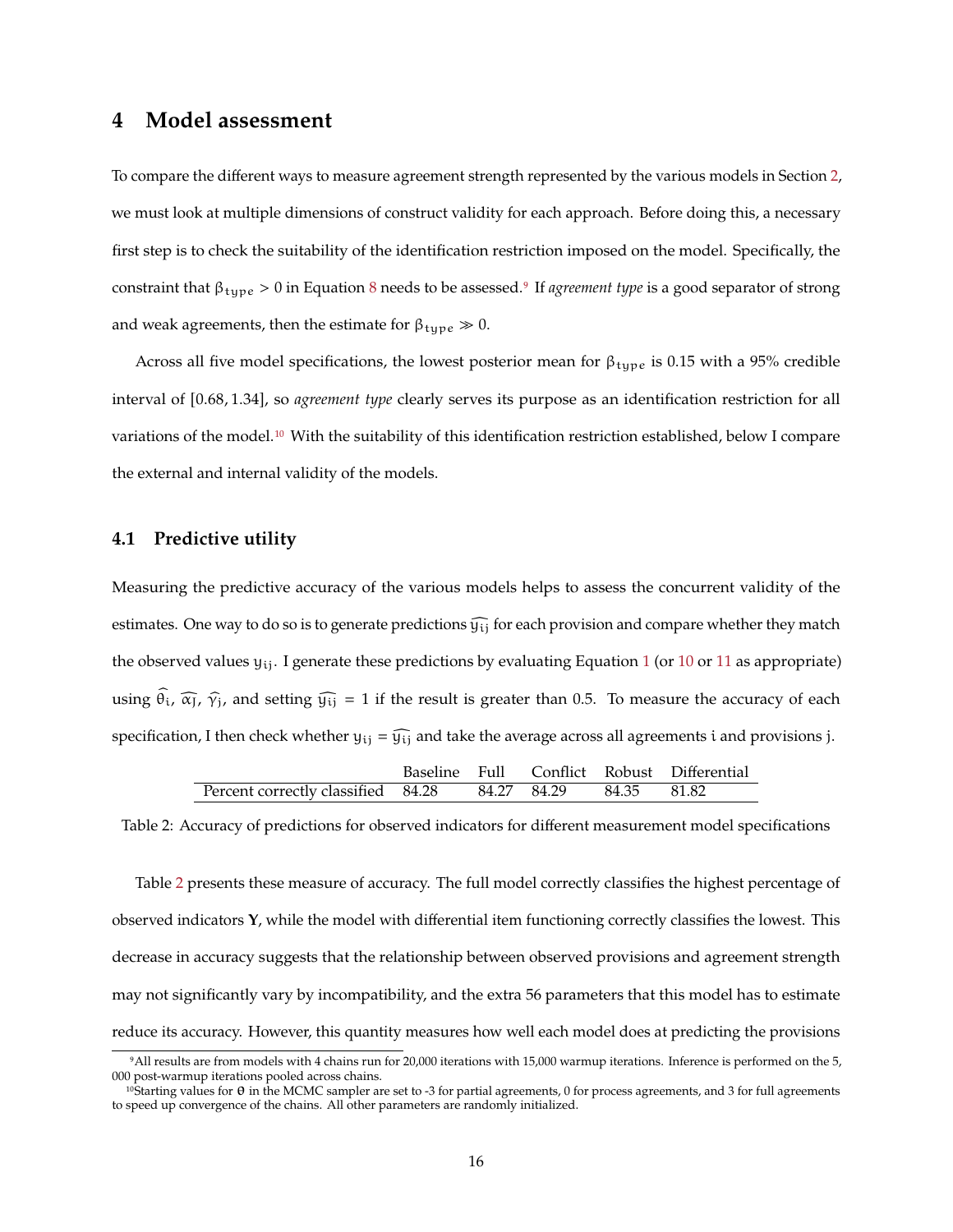used to estimate agreement strength. To assess the usefulness of the estimates, we need to evaluate how well they do at predicting outcome of interest to scholars of peace and conflict. This approach also lets us compare their utility to that of simpler measures.

I evaluate predictive accuracy for quantities of interest: whether an agreement ends in failure and how long it survives until such (potential) failure. Agreement failure is measured as whether fighting occurs in the year(s) after an agreement is signed according to the UCDP Armed Conflict Data inclusion criteria , while survival time is measured as the difference in years between an agreement's signing and failure.[11](#page-16-0) The former outcome is modeled with a logistic regression while the latter employs a Cox proportional hazards model. I use area under the receiver operating characteristic curve (AUC) to measure the accuracy of predicting agreement failure [\(Bradley 1997\)](#page-30-7), and the Integrated Brier Score (IBS) for the predicted duration [\(Graf et al.](#page-31-4) [1999\)](#page-31-4). IBS is calculated for the accuracy of predictions up to the maximum duration of agreements in the data. Both of these metrics evaluate the predictive accuracy of a model, with a higher AUC and a lower IBS indicating a more accurate model.

To gain a more complete sense of the predictive power of the models, I also carry out this process with two alternative measures of agreement strength. I test the predictive power of *agreement type*, as comprehensive agreements resolve more incompatibilities than partial agreements, and both resolve more than process ones. However, *agreement type* focuses on resolving underlying incompatibilities and does not capture steps an agreement takes to address post-conflict insecurities that may lead to renewed fighting due to commitment or enforcement problems. Creating an *additive index* of agreement provisions captures both conflict resolution and conflict prevention provisions, so I test the predictive power of one as well.[12](#page-16-1)

Using in-sample measures of predictive power risks overfitting the model to the data, and generating poor predictions when exposed to new data [\(Hastie, Friedman, and Tibshirani 2009, 219–57;](#page-32-10) [Ward, Greenhill, and](#page-35-8) [Bakke 2010\)](#page-35-8). Given the small number of peace agreements in the data, this danger is especially concerning. To alleviate these concerns, I perform 3-fold cross-validation where the data are partitioned into 3 subsets. The model is then re-fit to 2 subsets of the data and used to generate predictions for the observations in the remaining 1/3 of the sample [\(Efron 1983\)](#page-31-5). The accuracy of these predictions is then measured using either

<span id="page-16-1"></span><span id="page-16-0"></span><sup>&</sup>lt;sup>11</sup>See the SI for a full discussion of these coding procedures.

<sup>12</sup>Only provisions from the UCDP Peace Agreement Data are included in this additive index due to missing data issues with PA-X and PAM as discussed in Section [3.1.](#page-12-1)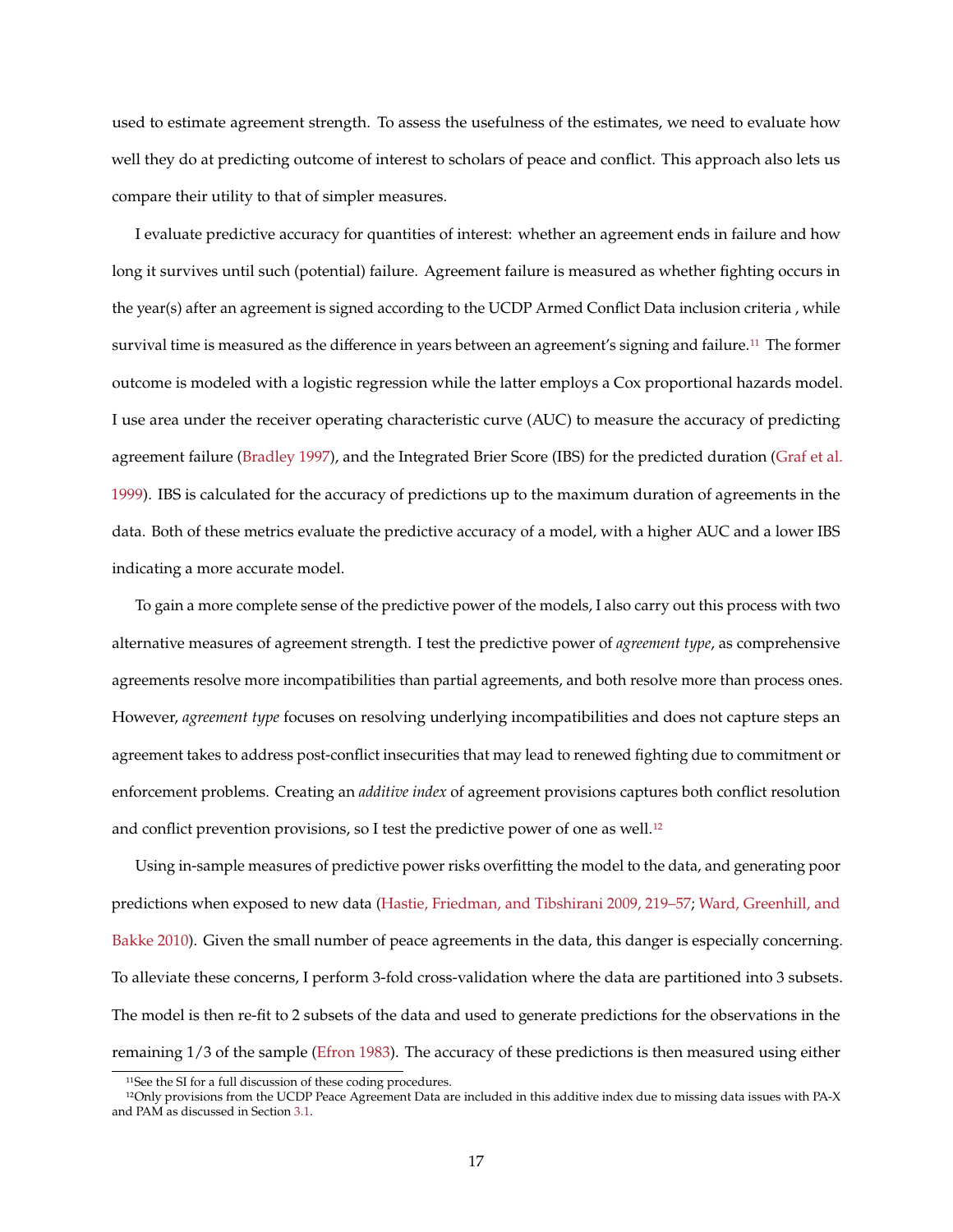AUC or IBS as appropriate, and the process is repeated 2 more times to hold out a different subset of the data each time. The metrics are then averaged across all 3 folds, yielding an overall measure of accuracy. These results are included in Tables [3](#page-17-0) and [4](#page-18-0) below the measures of in-sample model fit.

<span id="page-17-0"></span>

|                      | Model 1   | Model 2   | Model 3   | Model 4   | Model 5   | Model 6   | Model 7   |
|----------------------|-----------|-----------|-----------|-----------|-----------|-----------|-----------|
| Agreement Type       | $0.10*$   |           |           |           |           |           |           |
|                      | (0.04)    |           |           |           |           |           |           |
| Additive Index       |           | $-0.02*$  |           |           |           |           |           |
|                      |           | (0.01)    |           |           |           |           |           |
| Baseline model       |           |           | $-0.08*$  |           |           |           |           |
|                      |           |           | (0.03)    |           |           |           |           |
| Full model           |           |           |           | $-0.09*$  |           |           |           |
|                      |           |           |           | (0.03)    |           |           |           |
| Conflict-level model |           |           |           |           | $-0.09*$  |           |           |
|                      |           |           |           |           | (0.03)    |           |           |
| Robust model         |           |           |           |           |           | $-0.09*$  |           |
|                      |           |           |           |           |           | (0.03)    |           |
| Differential model   |           |           |           |           |           |           | $-0.10*$  |
|                      |           |           |           |           |           |           | (0.03)    |
| (Intercept)          | $0.25*$   | $0.55*$   | $0.46*$   | $0.46*$   | $0.46*$   | $0.46*$   | $0.46*$   |
|                      | (0.09)    | (0.05)    | (0.03)    | (0.03)    | (0.03)    | (0.03)    | (0.03)    |
| In-sample AUC        | 0.43      | 0.41      | 0.41      | 0.40      | 0.40      | 0.40      | 0.39      |
| 3-fold AUC           | 0.35      | 0.40      | 0.67      | 0.67      | 0.67      | 0.67      | 0.71      |
| AIC                  | 473.74    | 475.53    | 472.79    | 471.28    | 471.75    | 471.40    | 468.93    |
| Log Likelihood       | $-233.87$ | $-234.77$ | $-233.39$ | $-232.64$ | $-232.87$ | $-232.70$ | $-231.47$ |
| Num. obs.            | 328       | 328       | 328       | 328       | 328       | 328       | 328       |
| $^*p < 0.05$         |           |           |           |           |           |           |           |

Table 3: Logistic regression models of agreement strength and conflict recurrence

For agreement failure, agreement type performs best with an AUC of 0.43, while an additive index does best for agreement duration with an IBS of 0.02. If we examine the Akaike information criterion (AIC), a widely-used metric of in-sample fit, a different story emerges. For both agreement failure and duration, the model with differential item functioning has the best (lowest) AIC. Moving to out-of-sample accuracy reveals a very different story. The differential item functioning model performs the best at predicting agreement failure with an AUC of 0.71. When predicting agreement duration, the full, conflict level information, robust, and differential item functioning models tie with an IBS of 0.03. These patterns suggest that the higher accuracy of other models in Table [2](#page-15-2) may actually represent overfitting when difficulty and discrimination parameters are not allowed to vary by conflict incompatibility.

Comparing these out-of-sample results with those from agreement strength and an additive index further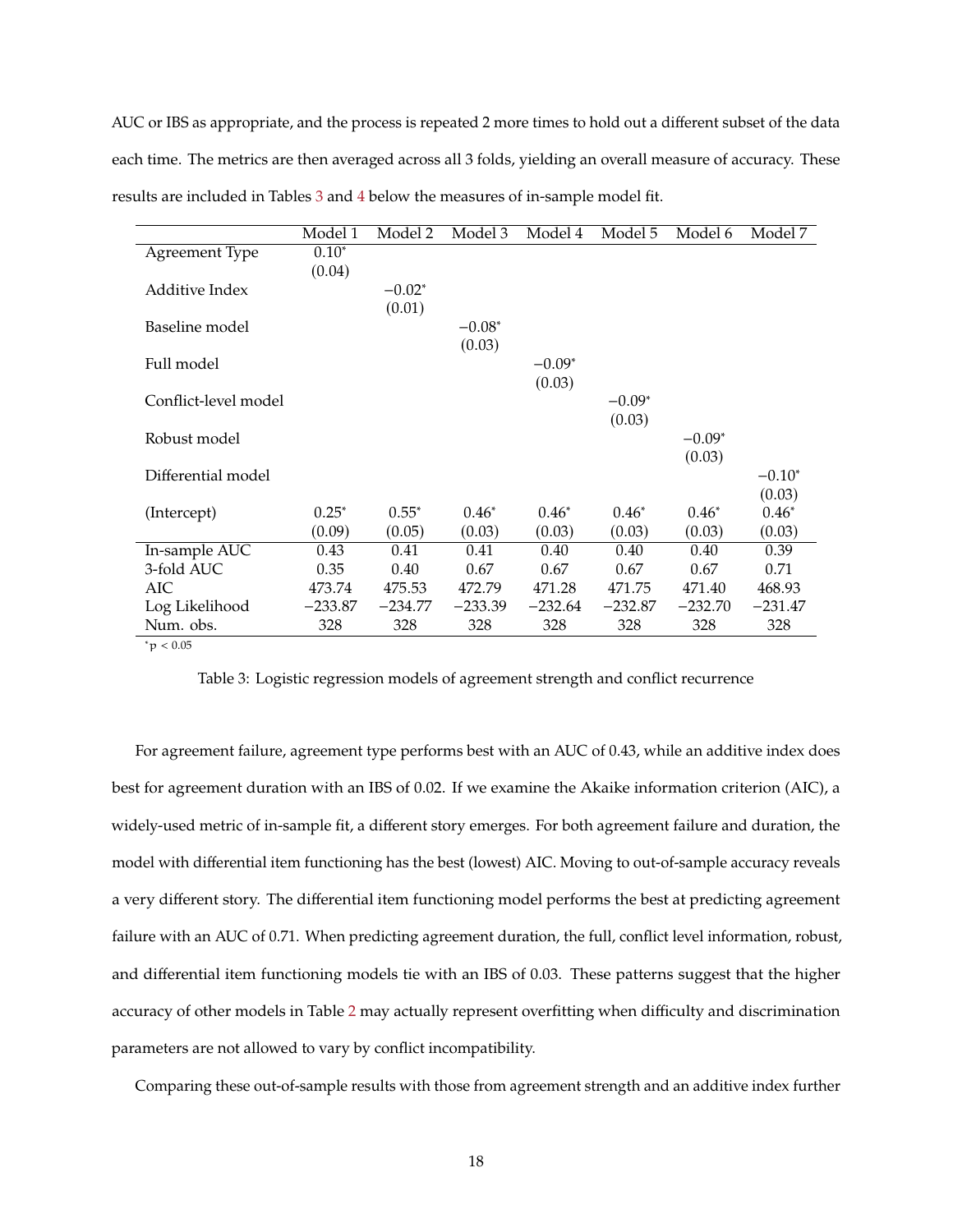<span id="page-18-0"></span>

|                          | Model 1 | Model 2  | Model 3  | Model 4  | Model 5  | Model 6  | Model 7   |
|--------------------------|---------|----------|----------|----------|----------|----------|-----------|
| Agreement Type           | $0.36*$ |          |          |          |          |          |           |
|                          | (0.12)  |          |          |          |          |          |           |
| Additive Index           |         | $-0.05*$ |          |          |          |          |           |
|                          |         | (0.02)   |          |          |          |          |           |
| Baseline model           |         |          | $-0.28*$ |          |          |          |           |
|                          |         |          | (0.10)   |          |          |          |           |
| Full model               |         |          |          | $-0.30*$ |          |          |           |
|                          |         |          |          | (0.10)   |          |          |           |
| Conflict-level model     |         |          |          |          | $-0.29*$ |          |           |
|                          |         |          |          |          | (0.10)   |          |           |
| Robust model             |         |          |          |          |          | $-0.30*$ |           |
|                          |         |          |          |          |          | (0.10)   |           |
| Differential model       |         |          |          |          |          |          | $-0.35^*$ |
|                          |         |          |          |          |          |          | (0.10)    |
| In-sample IBS            | 0.03    | 0.02     | 0.03     | 0.04     | 0.03     | 0.04     | 0.05      |
| 3-fold IBS               | 0.21    | 0.09     | 0.07     | 0.03     | 0.03     | 0.03     | 0.03      |
| AIC                      | 1663.97 | 1668.22  | 1664.28  | 1663.00  | 1663.62  | 1663.33  | 1659.93   |
| Num. events              | 152     | 152      | 152      | 152      | 152      | 152      | 152       |
| Num. obs.                | 328     | 328      | 328      | 328      | 328      | 328      | 328       |
| PH test                  | 0.07    | 0.85     | 0.58     | 0.93     | 0.99     | 0.96     | 0.60      |
| $*_{\infty}$ $\geq$ 0.05 |         |          |          |          |          |          |           |

 $p < 0.05$ 

Table 4: Cox proportional hazard regression models of agreement strength and peace survival

illustrates the benefits of the increased nuance introduced by differential item functioning. Across both outcomes, the additive index performs worse than all model variations in out-of-sample accuracy with agreement type performing worse still. An additive index for agreement failure has an AUC of 0.40, which is 44% worse than the differential item functioning model's AUC of 0.71. Similarly, the additive index yields an IBS of 0.03 for agreement duration, 67% worse than all models except the baseline one. The model with differential item functioning is thus the one to use in scenarios that require a general measure of agreement strength at the time of signing.

### **4.2 Internal validity**

I next move on to assessing the internal validity of the differential item functioning model by exploring whether the estimates comport with our substantive understanding of conflict resolution. Figure [2](#page-19-0) presents the posterior means and 95% credible intervals for the difficulty parameters  $\alpha$  and the discrimination parameters γ. Higher (lower) difficulty parameters indicate provisions that are more (less) likely to appear in stronger (weaker) agreements. Difficulty parameters define a 'baseline' of strength that agreements must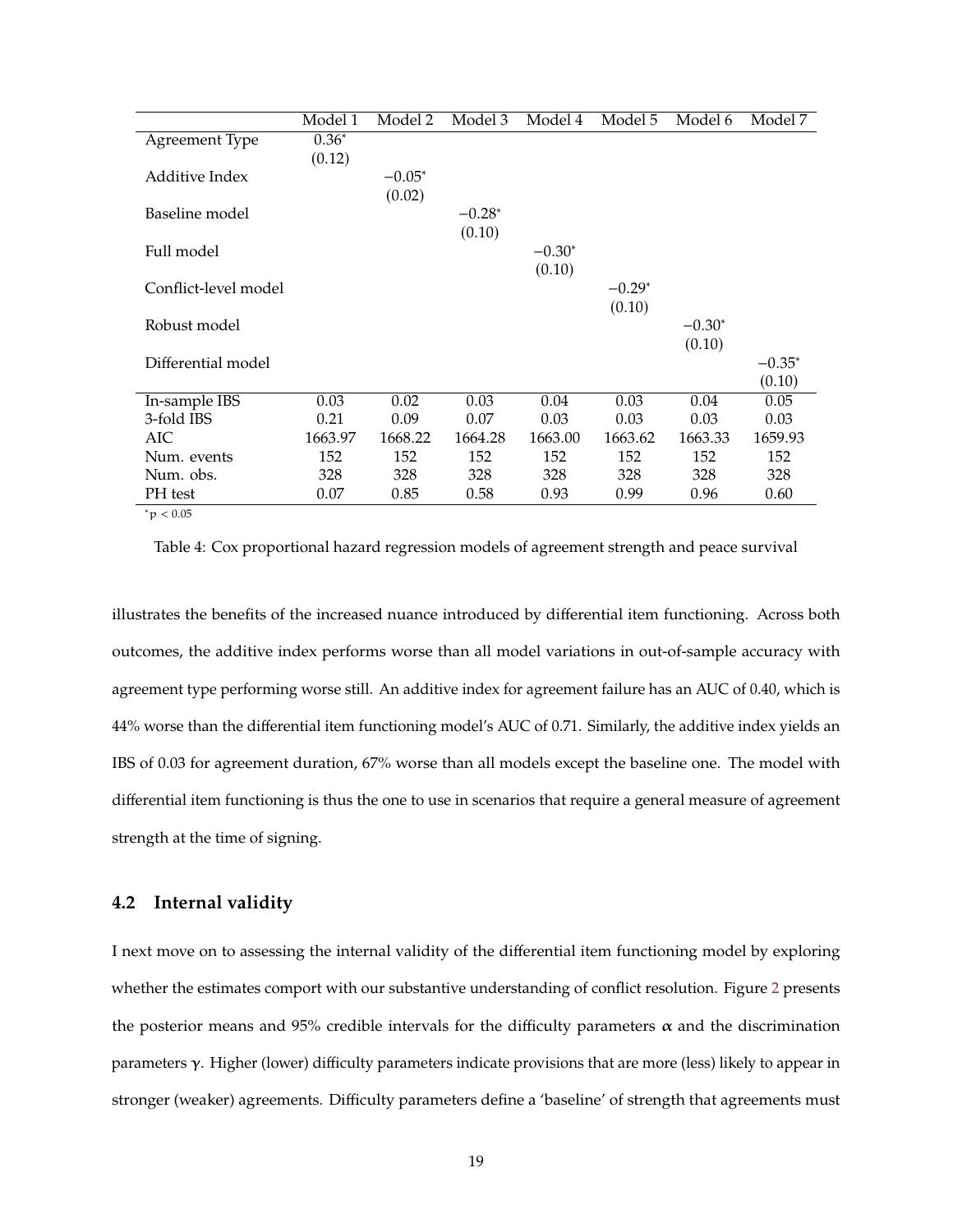#### surpass for there to be a reasonable chance of observing that provision.

<span id="page-19-0"></span>

Incompatibility **-** Territory - Government

Figure 2: Posterior means and 95% credible intervals with prior means denoted by dotted lines

Power sharing provisions have an estimated  $\alpha$  value of 0.88 in conflicts over government and 3.41 in conflicts over territory. The estimates for  $\gamma$  are 1.46 and 0.86, respectively. Agreements in governmental conflicts need to be less strong than those in territorial conflicts in order to have power sharing provisions, which makes sense because territorial conflicts are more likely to end with independence or autonomy for rebel groups. The much higher  $\gamma$  estimate in governmental conflicts means that an agreement signed in a conflict over government will likely be extremely weak if it does not have power sharing provisions. Many of the provisions in the upper half of Figure [2—](#page-19-0)such as military integration, disarmament, and the formation of an interim government—are much more relevant to governmental conflicts than territorial ones. They are thus more frequently observed in agreements in these types of conflict, and their absence indicates a particularly weak agreement. Power sharing arrangements are a costly signal that indicates that governments are serious about securing peace [\(Jarstad and Nilsson 2008;](#page-32-5) [Martin 2013\)](#page-33-9), which aligns with them having one of the higher discrimination parameter estimates in governmental conflicts.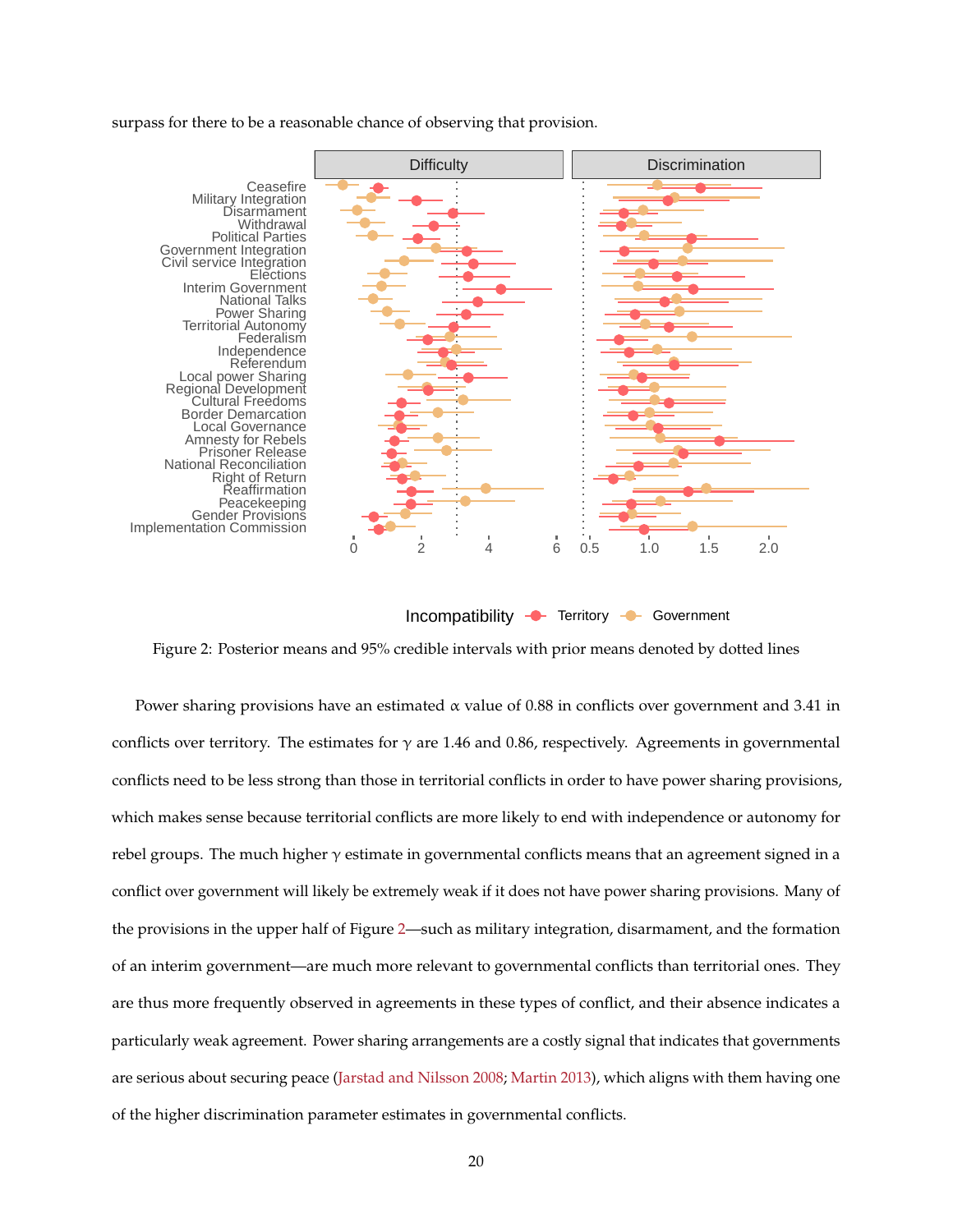Just as the identification restriction on  $\beta_{\text{tuple}}$  appears justified, constraining  $\gamma > 0$  is defensible because none of the credible intervals for  $γ$  in the right panel of Figure [2](#page-19-0) approach 0. Figure 2 also provides evidence that the model draws on patterns of co-occurrence and does not simply treat less common provisions as indicative of stronger agreements. Despite disarmament provisions featuring in twice as many territorial conflict agreements than military integration provisions (21 compared to 9), they have a higher estimated difficulty parameter (2.94) than military integration provisions (1.86). If the model just captured the frequencies of various provisions independent of one another, the difficulty parameter for military integration provisions would be lower than for disarmament ones because they appear in more agreements. This pattern also occurs in conflicts over government where rebel amnesty provisions appear more frequently (59) than civil service integration ones (30) despite having a higher difficulty parameter (2.49 compared to 1.49). The fact that a more common provision can have a substantially higher difficulty parameter estimate indicates that the model is not simply using frequency as a way to judge the contribution of a provision.

The relationship between observed provisions and latent strength can be made clearer by examining the item characteristic curve (ICC) for specific provisions. The ICC for provision j is simply Equation [11](#page-9-0) evaluated across the range of  $\hat{\theta}$  using  $\hat{\alpha}_i$  and  $\hat{\gamma}_i$ .<sup>[13](#page-20-0)</sup> Figure [3](#page-21-0) depicts the ICCs for cultural freedoms, disarmament, and national reconciliation, along with 95% posterior uncertainty, as well as observed values of  $y_{ij}$  for the provisions.[14](#page-20-1) Parameter estimates for governmental and territorial conflicts are represented as separate colors.

The ICC for disarmament in governmental conflicts is much steeper than in territorial conflicts because while the observed instances of disarmament ( $Y_{ij} = 1$ ) and no disarmament ( $y_{ij} = 0$ ) in governmental conflicts overlap, agreements with disarmament provisions are appear lower on the scale of agreement strength. In contrast, disarament provisions are spread much more widely along on scale of agreement strength in territorial conflicts, so the slope of the ICC is much lower and it does not effectively discriminate between weak and strong agreements. The greater relevance of disarmament provisions in governmental conflicts makes sense given that former belligerents must share the same territory, so a reduction in arms is necessary to reduce the incentive to renege and ensure a stable peace [Walter](#page-35-5) [\(1997\)](#page-35-5). Conversely, the ICC for

<span id="page-20-0"></span><sup>&</sup>lt;sup>13</sup>For the baseline, full, or conflict-level model this would be Equation [1,](#page-4-0) and Equation [10](#page-8-0) for the robust model.

<span id="page-20-1"></span><sup>&</sup>lt;sup>14</sup>See the Supplemental Information for similar plots for all 28 provisions.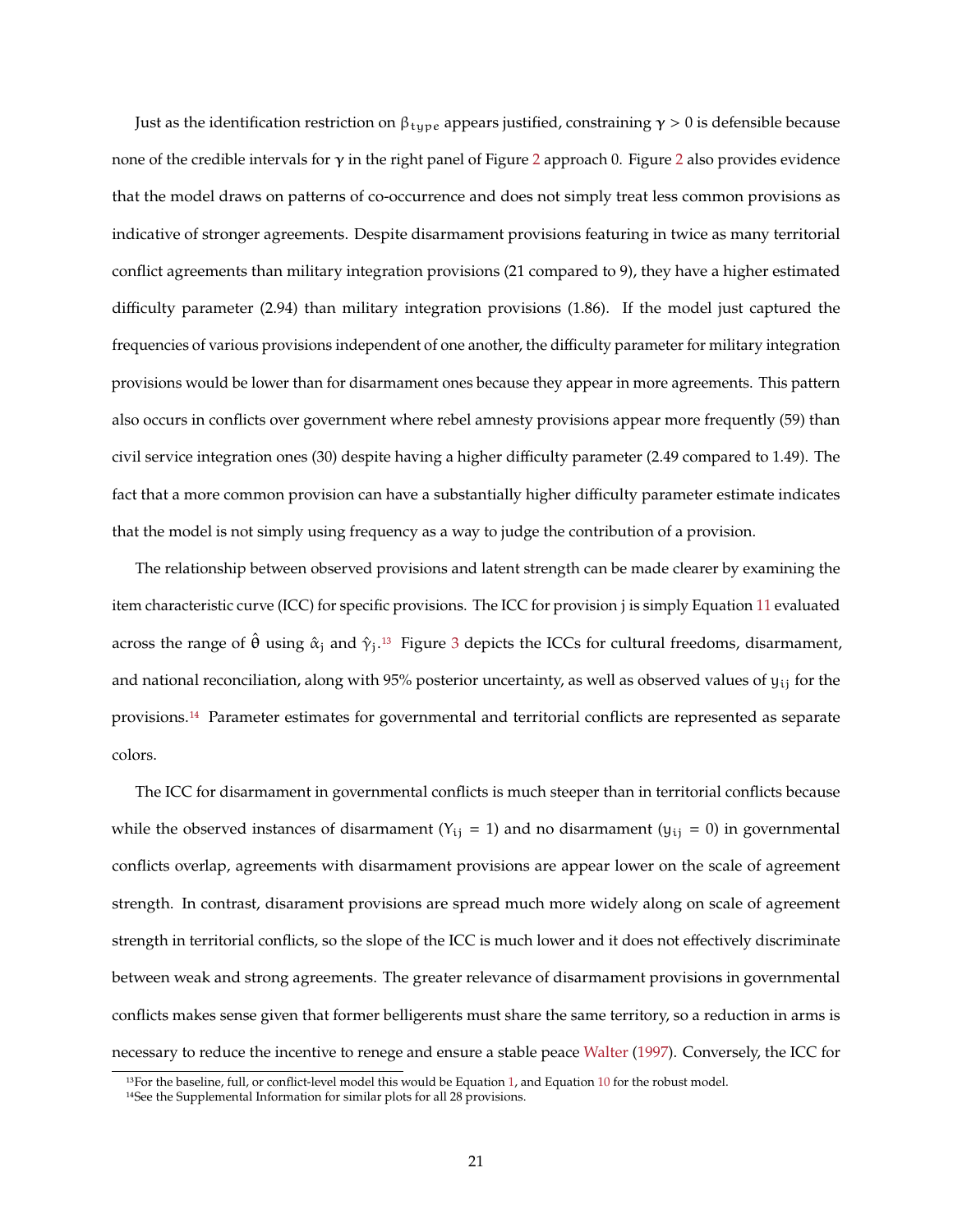<span id="page-21-0"></span>

Figure 3: Item characteristic curves with differential item functioning by conflict incompatibility and observed provisions

cultural freedoms is steeper in territorial conflicts as these conflicts often have an identity-based dimension to them. The ICCs for national reconciliation in both governmental and territorial conflicts are statistically indistinguishable from one another not because national reconciliation provisions do not matter, but because they matter in both types of conflicts; the separation between agreements with and without such provisions is stronger than for disarmament or cultural freedoms provisions.

We can also qualitatively inspect the data to assess the convergent validity of the strength measure. Figure [4](#page-22-0) presents provisions in the 10 strongest agreements, in comparison with the selected agreements in Figure [1.](#page-11-0) All 10 of these agreements have ceasefire, disarmament, government integration, elections, power sharing, national reconciliation, right of return, and implementation provisions. Given the importance of ceasefires as necessary preconditions for peace, and the many ways in which power sharing works to bind former combatants to peaceful cooperation, it is unsurprising that both of them are ubiquitous among the strongest agreements. The low difficulty and relatively high discrimination of ceasefire provisions (for both territorial and governmental conflicts) indicate that strong agreements have ceasefire provisions and weak ones do not, so if an agreement lacks a ceasefire provision we believe that it is weak, and we have high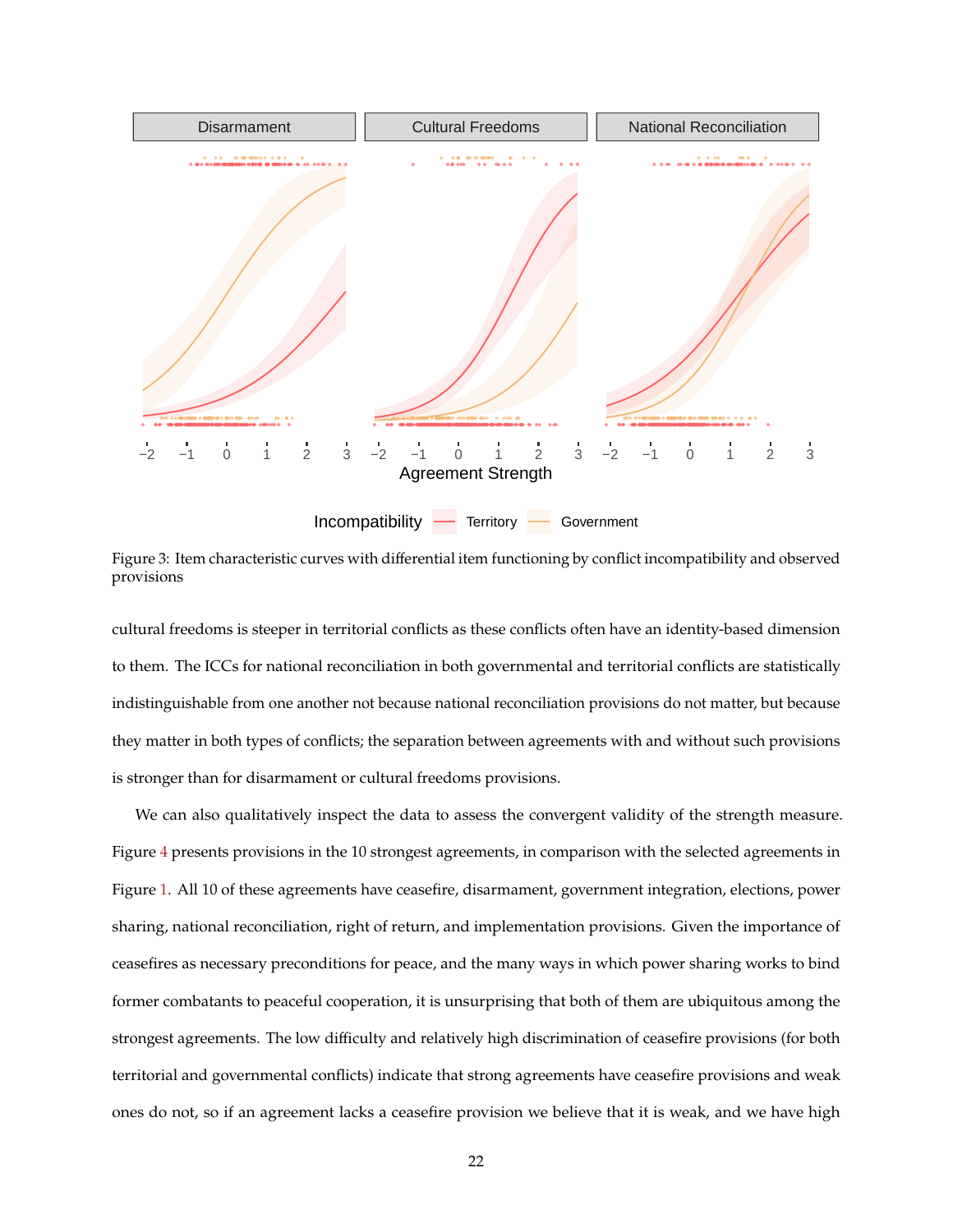confidence in that belief. Similarly, power sharing [\(Hartzell and Hoddie 2003\)](#page-32-1) and elections [\(Matanock 2017\)](#page-33-0) are mechanisms to strengthen peace that have been extensively studied, so their pervasiveness among the strongest agreements is unsurprising.

<span id="page-22-0"></span>

Figure 4: Provisions in ten strongest peace agreements

90% of the 10 strongest agreements are signed in territorial conflicts. While there are 2.81 times as many agreements in territorial conflicts in governmental ones, the difference in the distributions of strength between them is obscured by an additive index. The difference between the average number of provisions in governmental conflicts (5.43) and in territorial ones (5.55) as a percentage of the total range of provisions (0.54%) is smaller than this quantity for estimates from the differential model (2.34%). This difference is especially noticeable when comparing the distributions of estimates across incompatibility in Figure [5.](#page-23-0) 25 agreements have zero provisions, but only 14 of these provision-less agreements appear in the 25 weakest agreements. This result demonstrates the added value of including information from PA-X and PAM, which introduces additional variation beyond the UCDP Peace Agreements Data.

Goertz [\(2009, 9–11\)](#page-31-6) notes that in addition to qualitatively exploring extreme cases of a measure, we must also examine the distribution of cases at the extremes of the scale. A measure with high density at either extreme would suggest a scale that continues past the measured values and consequently cast doubt on the suitability of the measurement strategy. Figure [5](#page-23-0) illustrates a moderate degree of positive skew with a short tail of strong agreements in territorial conflicts, but not a high concentration of them, providing evidence of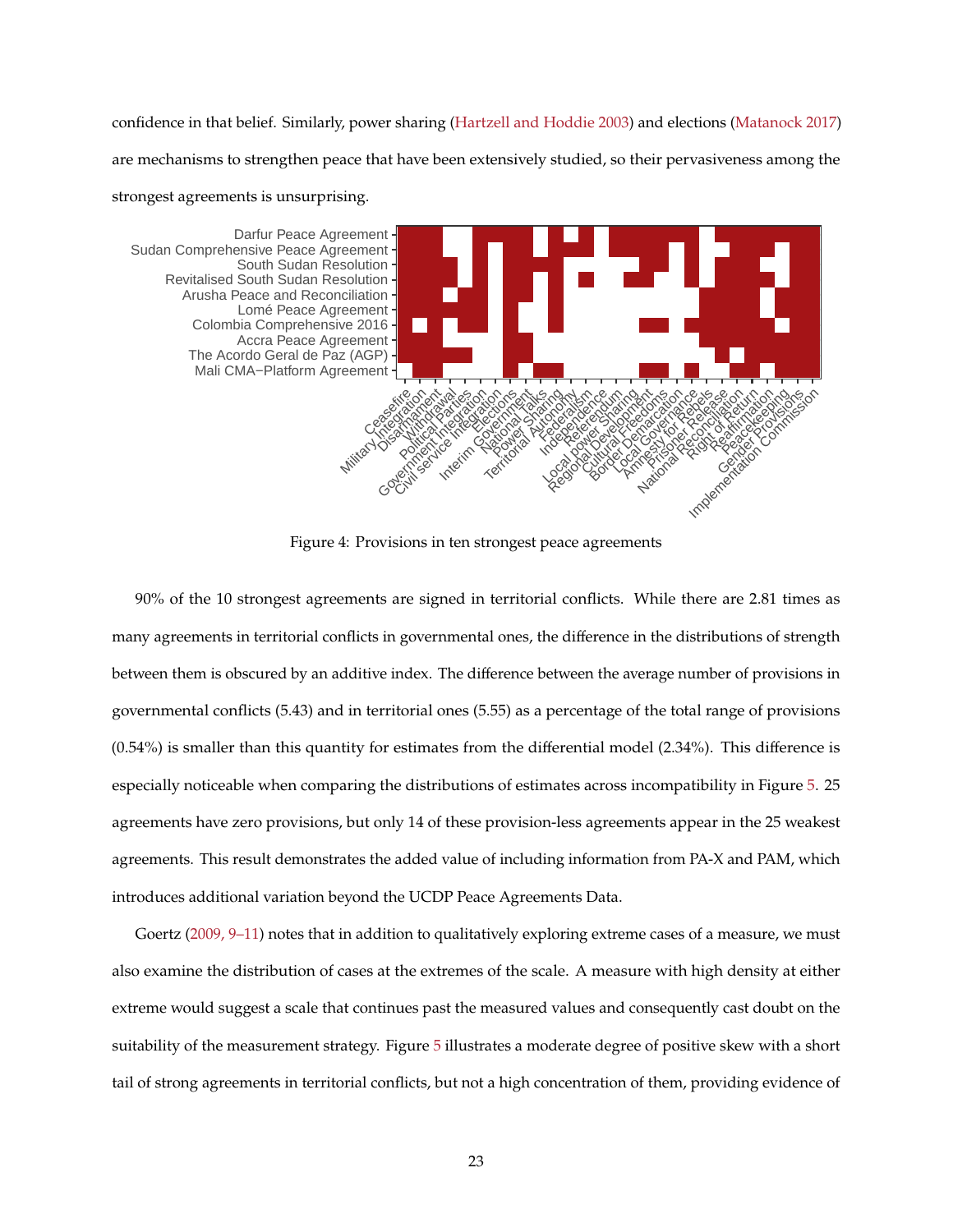<span id="page-23-0"></span>

Figure 5: Distribution of agreement strength measures with mean denoted by dashed line

construct validity.[15](#page-23-1)

## **5 Peace agreement strength scores**

With the model validated, I now present the distribution of estimates. Figure [6](#page-24-0) displays the posterior mean of each agreement's strength, as well as its 95% credible interval with the agreements described in Figure [1](#page-11-0) labeled. Agreements near the top of the scale have the least uncertainty because they have the highest number of provisions, so the model has the most information on them. While there is considerable uncertainty around the estimates, many agreements are substantially different from one another as the 95% credible intervals do not overlap. Although there are 80 agreements with non-unique patterns of provisions in the UCDP Peace Agreement Data, 0 agreements have identical θ values due to the extra information contributed by PA-X and PAM.

Comparing the scores with existing measures of peace agreement strength allows us to evaluate their convergent validity; I do so by measuring the statistical association between the estimates and an additive index of agreement provisions, which has been used to capture agreement strength [\(Werner and Yuen 2005\)](#page-35-0). As an additive index is an ordinal variable, the Spearman rank correlation coefficient is a better measure of

<span id="page-23-1"></span><sup>&</sup>lt;sup>15</sup>While the prior on  $θ$  is a normal distribution, the strength of the data is sufficient to generate an asymmetric distribution of agreement strengths, indicating that the strength estimates are not solely a product of the priors.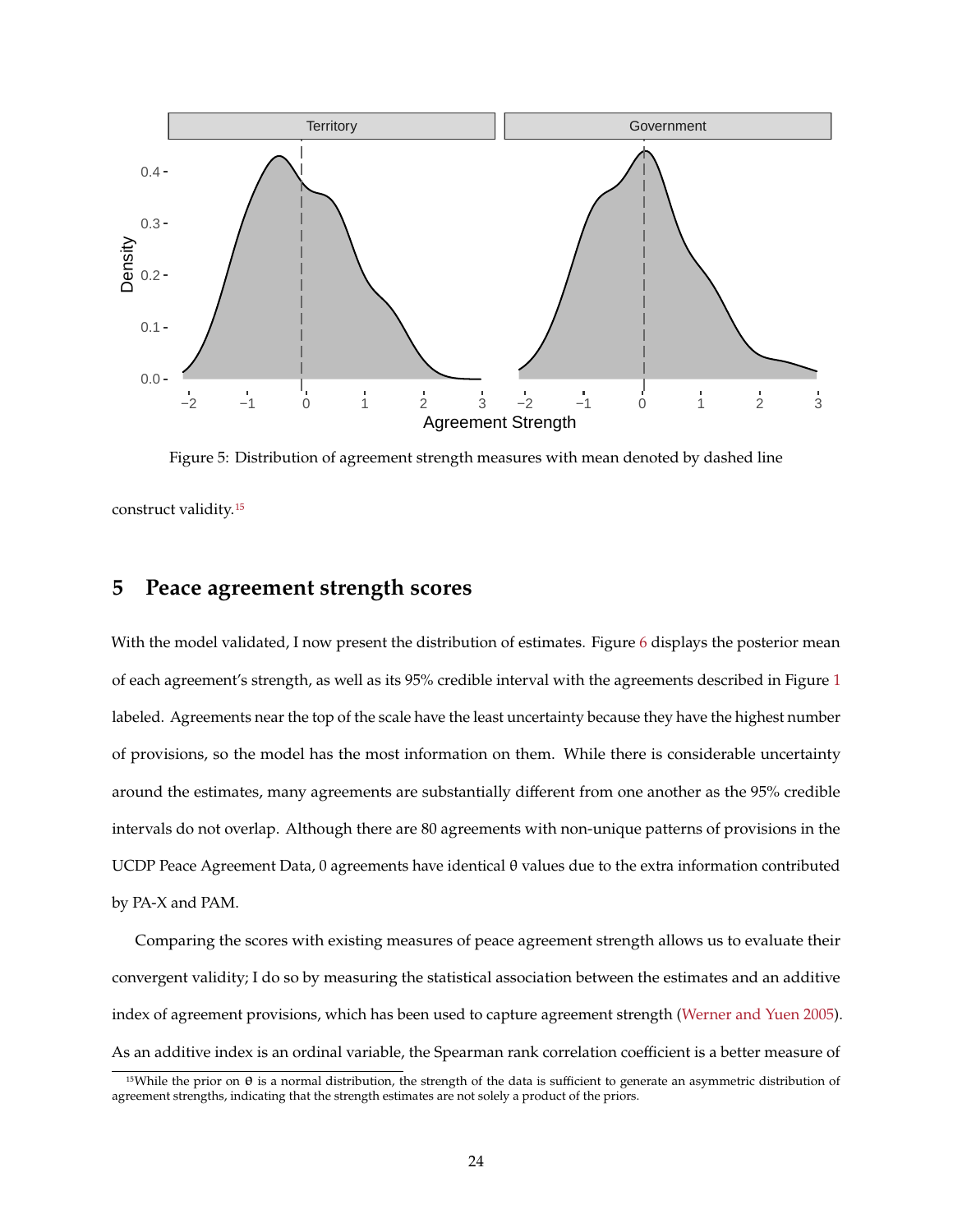<span id="page-24-0"></span>

Figure 6: Distribution of agreement strengths with 95% credible intervals

association than the Pearson correlation coefficient. However, Spearman's ρ is biased in the presence of ties in one or more variables, and all but 2 values of an additive index have ties. The Kendall rank correlation coefficient  $\tau_B$  corrects for ties and  $\tau_B$  between an additive index and the estimates is 0.77. This positive but not perfect correlation suggests that the extra information contained in the measurement model introduces substantial nuance into the strength scores.

Exploring where these measures disagree is instructive. Statistical associations between different measures can mask patterns of variation between them, especially when they agree on cases at the ends of the spectrum [\(Goertz and Mahoney 2012, 133–36\)](#page-31-7). Figure [7](#page-25-0) plots the rank ordering of agreements under an additive agreement against the rank ordering of the estimates, rather than the estimates themselves because the units of the latent scale are not inherently meaningful.

Agreement is high at the strong and weak ends of the spectrum, but decreases sharply towards the center. Importantly, this disagreement does not represent just a decrease in statistical efficiency where the ranking of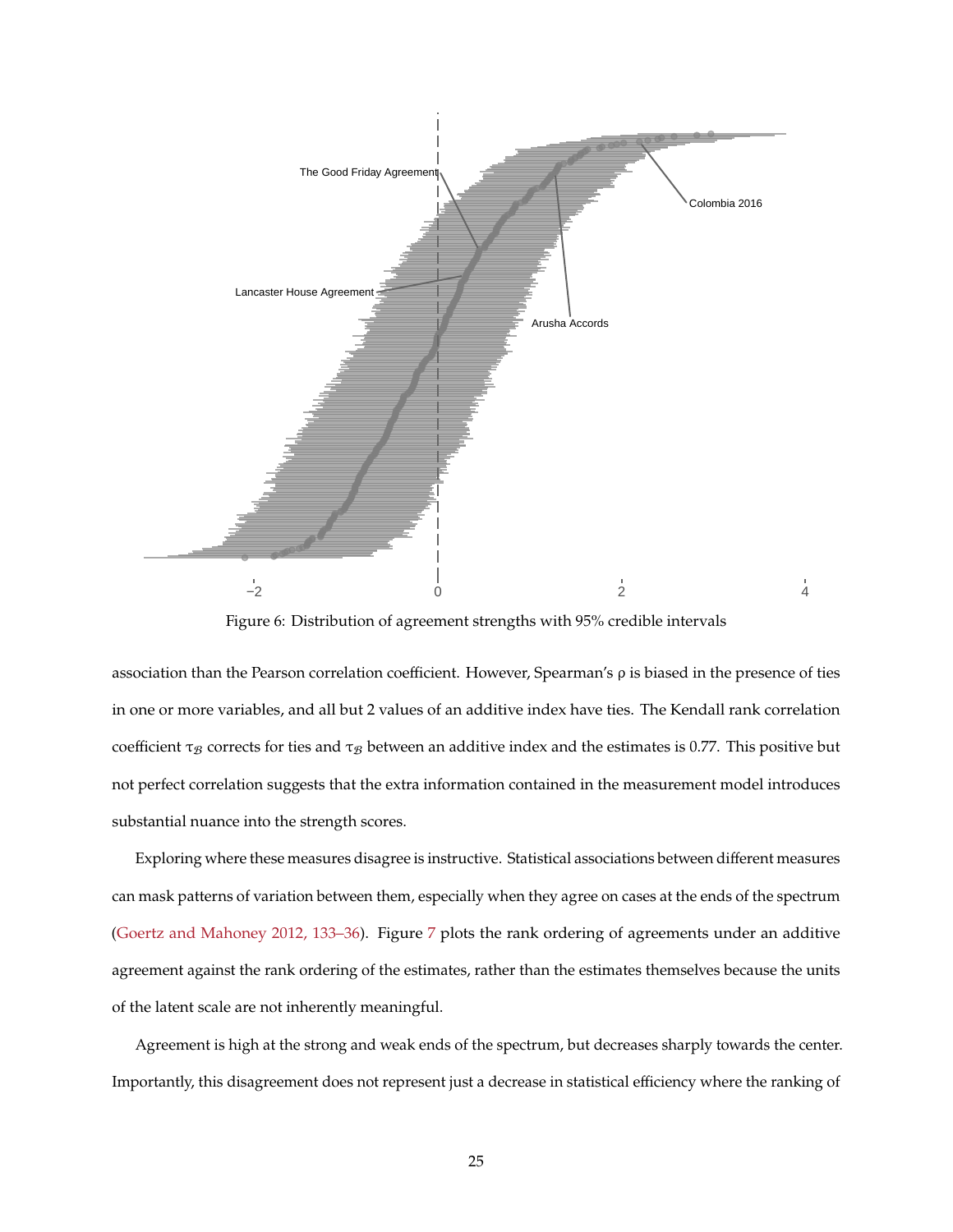<span id="page-25-0"></span>

Figure 7: Rank ordering of agreement strengths measured by estimates from model with differential item functioning and an additive index

similar agreements is switched. If this were the case, each cluster of points would be centered around the 45° line. Instead, we see that an additive index systematically underestimates the strength of agreements, most extremely in the middle of the spectrum. This variation may explain the higher out-of-sample predictive accuracy of the estimates compared to an additive index in Tables [3](#page-17-0) and [4.](#page-18-0)

## **6 Selection effects in agreement signing**

While Section [4](#page-15-3) is focused on comparing the external predictive validity of the various measurement models, the substantive implications of the results in Tables [3](#page-17-0) and [4](#page-18-0) are counterintuitive. Strong agreements appear to be associated with an increased risk of conflict recurrence and decreased survival time until recurrence. One possibility is that there is a selection effect where stronger agreements are signed at the conclusion of more intractable conflicts. The factors that make these conflicts more difficult to resolve could then continue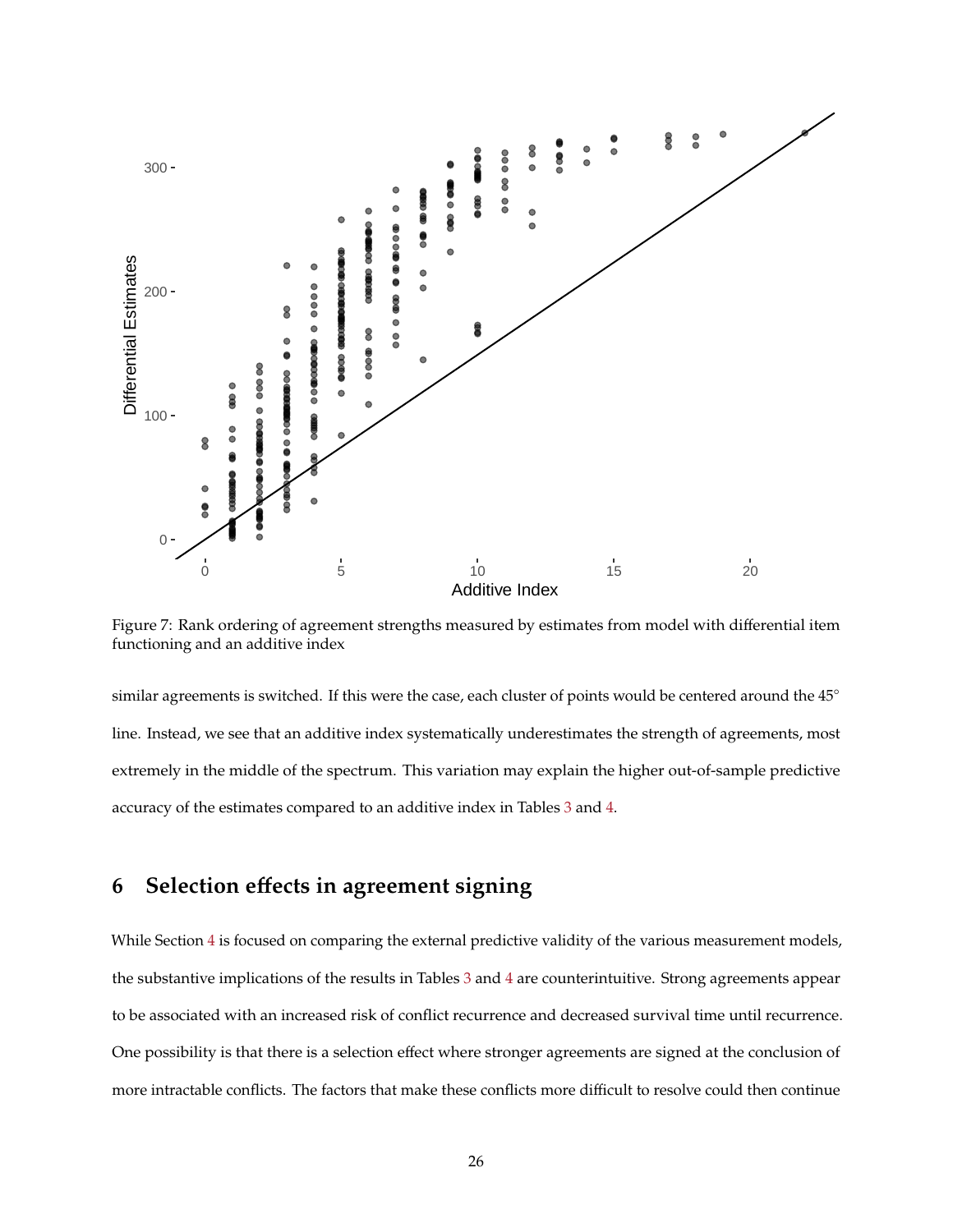to affect the post-conflict peace, reducing its likelihood of survival. A direct measure of peace agreement strength allows us to investigate this potential confounding effect on the relationship between agreement content and duration.

Strong selection effects characterize the presence or absence of specific provisions within peace agreements. [Hartzell and Hoddie](#page-32-11) [\(2015\)](#page-32-11) find that conflicts with higher levels of distrust among former combatants those that lasted longer, were recurrent conflicts, or occurred in highly fractionalized societies — are more likely to generate peace agreements with multiple power sharing provisions. Similarly, [Fortna](#page-31-2) [\(2008\)](#page-31-2) finds that UN peacekeeping missions are most likely to be dispatched in the most difficult to resolve conflicts and [Binningsbø and Rustad](#page-30-6) [\(2012\)](#page-30-6) find that economic power sharing agreements are most likely to be implemented following conflicts fought over natural resources. This evidence suggests that a selection effect on agreement strength and conflict characteristics is plausible.

As an initial evaluation of the possibility that the strongest agreements are likewise signed in the toughest conflicts, I evaluate the relationship between multiple indicators of conflict intractability and agreement strength. Conflicts with many combatants take longer to resolve due to the increased number of veto players [\(Cunningham 2006\)](#page-30-8), so civil wars that are coded as *internationalized* in the ACD may also have stronger agreements due to the need to satisfy more stakeholders [\(Pettersson, Högbladh, and Öberg 2019\)](#page-33-5). Conflicts fought over identity can be some of the most difficult to resolve [\(Licklider 1995;](#page-33-10) [Denny and Walter 2014\)](#page-31-8), so I use the Ethnic Power Relations (EPR) dataset to code whether a conflict is an *ethnic conflict* [\(Vogt et al. 2015\)](#page-35-9). I fit models using both potential confounders to explain estimates of agreement strength from the differential item functioning measurement model. I also estimate models that control for whether an agreement was signed during the *Cold War* and *conflict duration*, which would not be possible if this conflict-level information was included in the prior on  $θ$ . Table  $5$  presents results from these models.

The *internationalized* and *ethnic conflict* variables are positive and statistically significant in all specifications, suggesting that stronger agreements are more likely in these less easily resolved conflicts. Ending during the *Cold War* is negatively and significantly associated with weaker agreements, which aligns with the finding by Hartzell & Hoddie that conflicts ending after the *Cold War* are more likely to implement multiple forms of power sharing [\(2015\)](#page-32-11). Taken together these findings provide evidence that harder to resolve conflicts are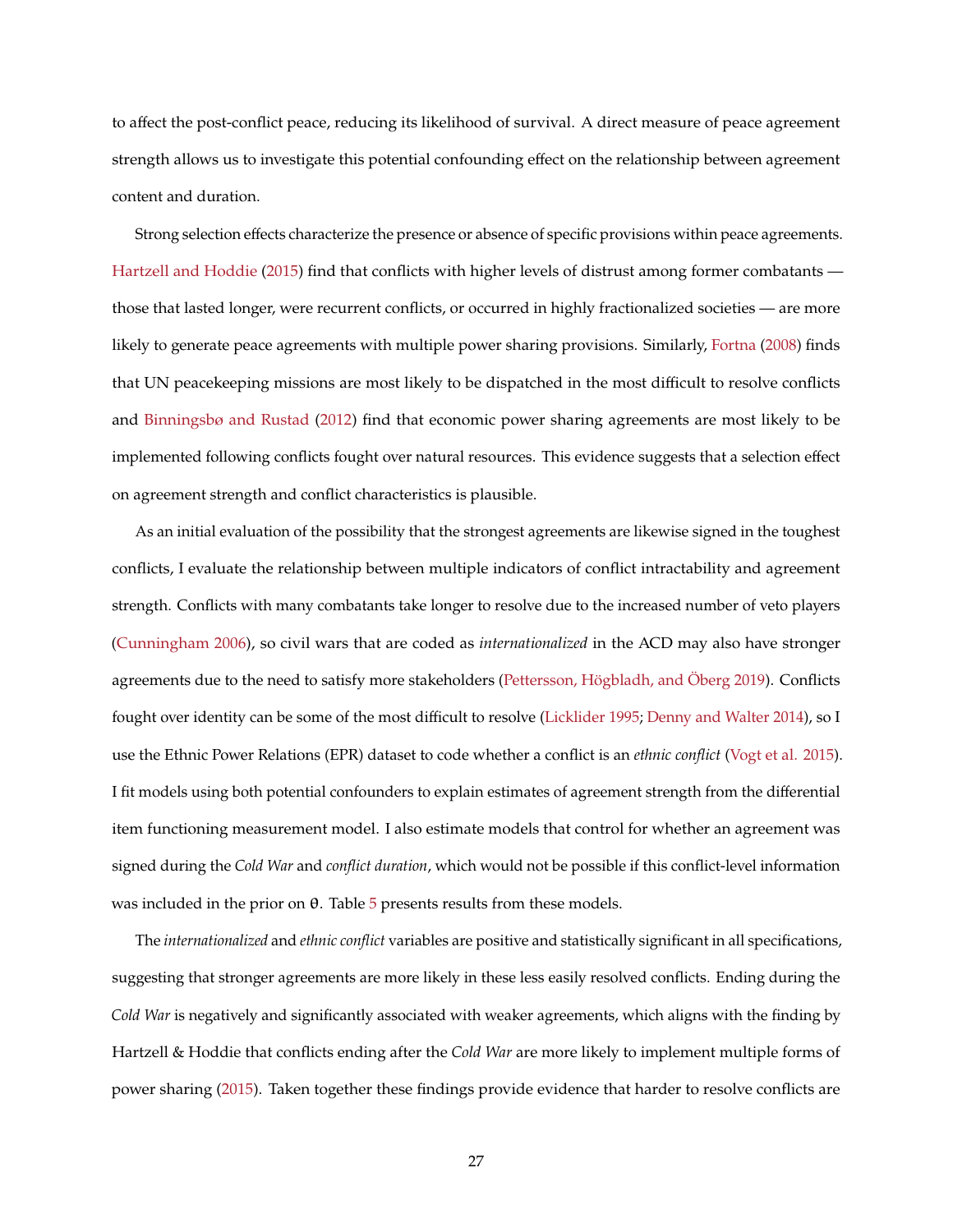<span id="page-27-0"></span>

|                          | Model 1 | Model 2   | Model 3   | Model 4  |
|--------------------------|---------|-----------|-----------|----------|
| Internationalized        | $0.39*$ | $0.32^*$  |           |          |
|                          | (0.14)  | (0.13)    |           |          |
| Ethnic Conflict          |         |           | $0.59*$   | $0.49*$  |
|                          |         |           | (0.14)    | (0.13)   |
| Cold War                 |         | $-0.63^*$ |           | $-0.56*$ |
|                          |         | (0.16)    |           | (0.16)   |
| <b>Conflict Duration</b> |         | $-0.01*$  |           | $-0.01*$ |
|                          |         | (0.00)    |           | (0.00)   |
| (Intercept)              | $-0.06$ | $0.22*$   | $-0.50^*$ | $-0.16$  |
|                          | (0.05)  | (0.09)    | (0.12)    | (0.15)   |
| Adj. $R^2$               | 0.02    | 0.07      | 0.05      | 0.10     |
| Num. obs.                | 328     | 328       | 328       | 328      |
|                          |         |           |           |          |

<sup>∗</sup><sup>p</sup> <sup>&</sup>lt; <sup>0</sup>.<sup>05</sup>

Table 5: Linear models of conflict severity and agreement strength

associated with stronger agreements.

## **7 Conclusion**

These scores allow researchers to comprehensively measure the strength of a peace agreement at the time of signing, in contrast to previous approaches that either rely on agreement duration as a rough proxy of strength, or employ only a handful of conflict resolution provisions to measure agreement strength. While the measure developed by [Williams et al.](#page-35-1) [\(2021\)](#page-35-1) resolves both of these issues, it depends on conflict-level information such as the presence of third-party mediators. This dependence precludes it from being used to analyze how the process by which an agreement is reached can affect its strength [\(Albin and Druckman 2012;](#page-30-9) [Druckman and Wagner 2019\)](#page-31-9), which the estimates can do.

In contrast, the measurement model is able to identify a selection effect in the design of peace agreements. While some studies of peace agreement durability such as [Hartzell and Hoddie](#page-32-11) [\(2015\)](#page-32-11) account for this selection effect, many do not. This selection effect suggests that future studies of agreement durability should control for not only the strength of an agreement at time of signing, but also the process that affected the content of the agreement.

The estimates are negatively correlated with agreement duration ( $\rho = -0.28$  among agreements that ended in failure), and a Cox proportional-hazards regression finds a negative and statistically significant relationship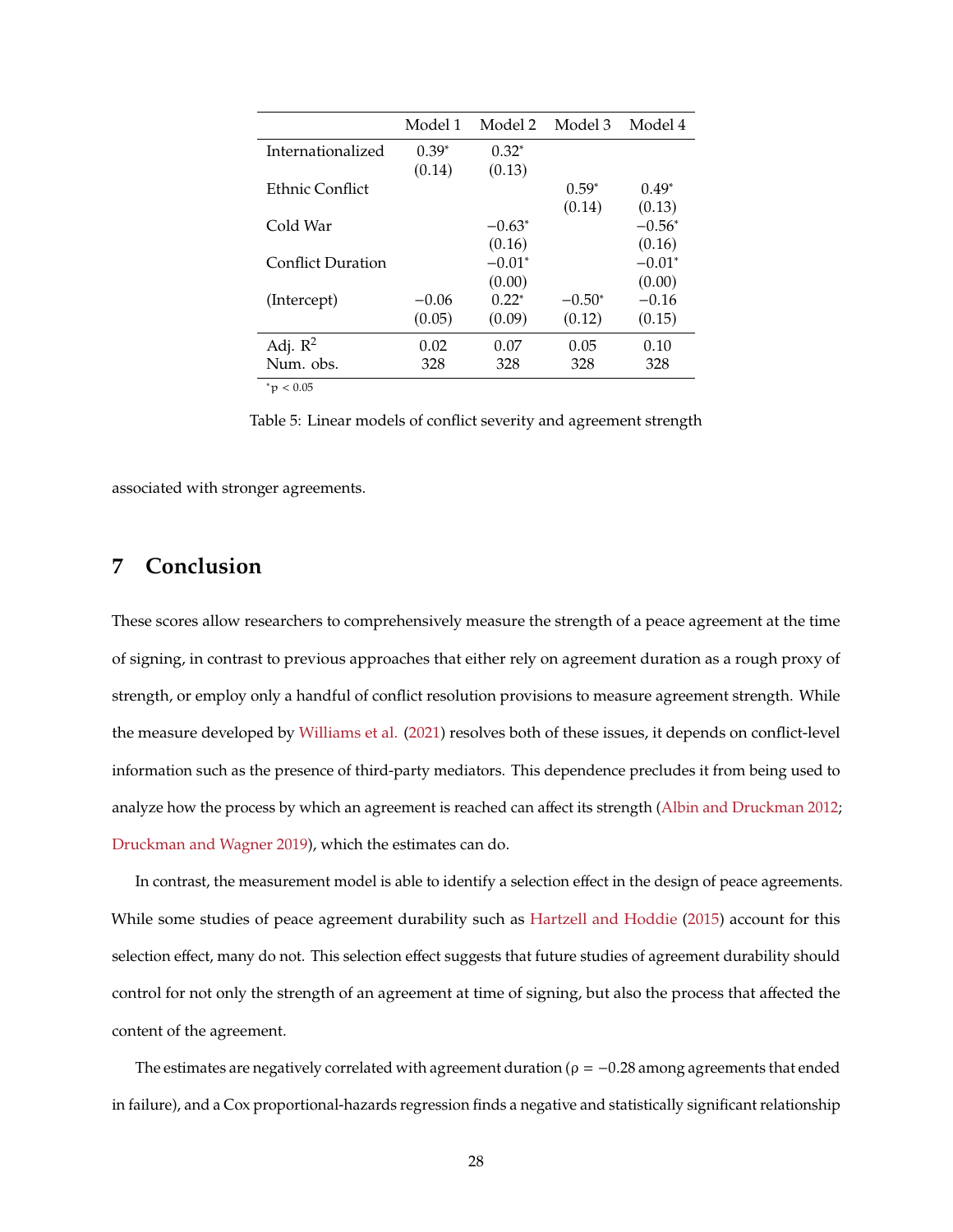between agreement strength and duration.[16](#page-28-0) One possible explanation is that stronger agreements are associated with a lower degree of ultimate implementation due to backlash from newly disadvantaged stakeholders. This would mean that any relationship between agreement strength at the time of signing and the ultimate fate of that agreement would be mediated by the intervening degree of implementation. Another alternative is that the more wide-ranging provisions associated with stronger agreements are more difficult to implement, and the failure of implementation could generate new grievances severe enough to overcome collective action problems and incite new conflicts in the future.

In order to adjudicate between these possibilities, more research is needed to disentangle the relationship between *de jure* institutions embodied in agreement provisions and *de facto* practices after the conflict. In doing so, we will gain a better understanding of how both affect post-conflict outcomes. Because the measurement model relies only on the actual content of peace agreements, it is ideally-suited to this goal. By using only information contained within agreements themselves, the model provides a way to capture the independent effect of post-conflict institutions. Exploring these dynamics will likely shed light on the specific causal mechanisms by which post-conflict societies remain stable or return to widespread political violence.

One downside to the model and the estimates it produces is that it cannot account for the intent behind a provision's inclusion in an agreement. The data do not say whether a provision was a must-have protection demanded by one or more of the belligerents, or was introduced by a third-party mediator and met with indifference by the parties. The former case should have a much larger impact on the strength of an agreement, but the model treats both equally. Future data collection efforts should expand on existing data sources by investigating and recording the processes that led to the signing of individual agreements. While this may not be possible in all cases, especially with small early-stage agreements, many conflict resolution efforts involve multiple outside mediators and are highly watched affairs.

Another limitation of the model is that it only measures the strength of peace agreements signed after civil conflicts. Many of the institutions laid out in negotiated settlements can be implemented after the cessation of hostilities where conflict ended in either outright victory for one side or a prolonged period of low activity on the part of the rebels. In either of these cases, the parties are unlikely to reach and ratify a formal agreement.

<span id="page-28-0"></span><sup>16</sup>See SI for details.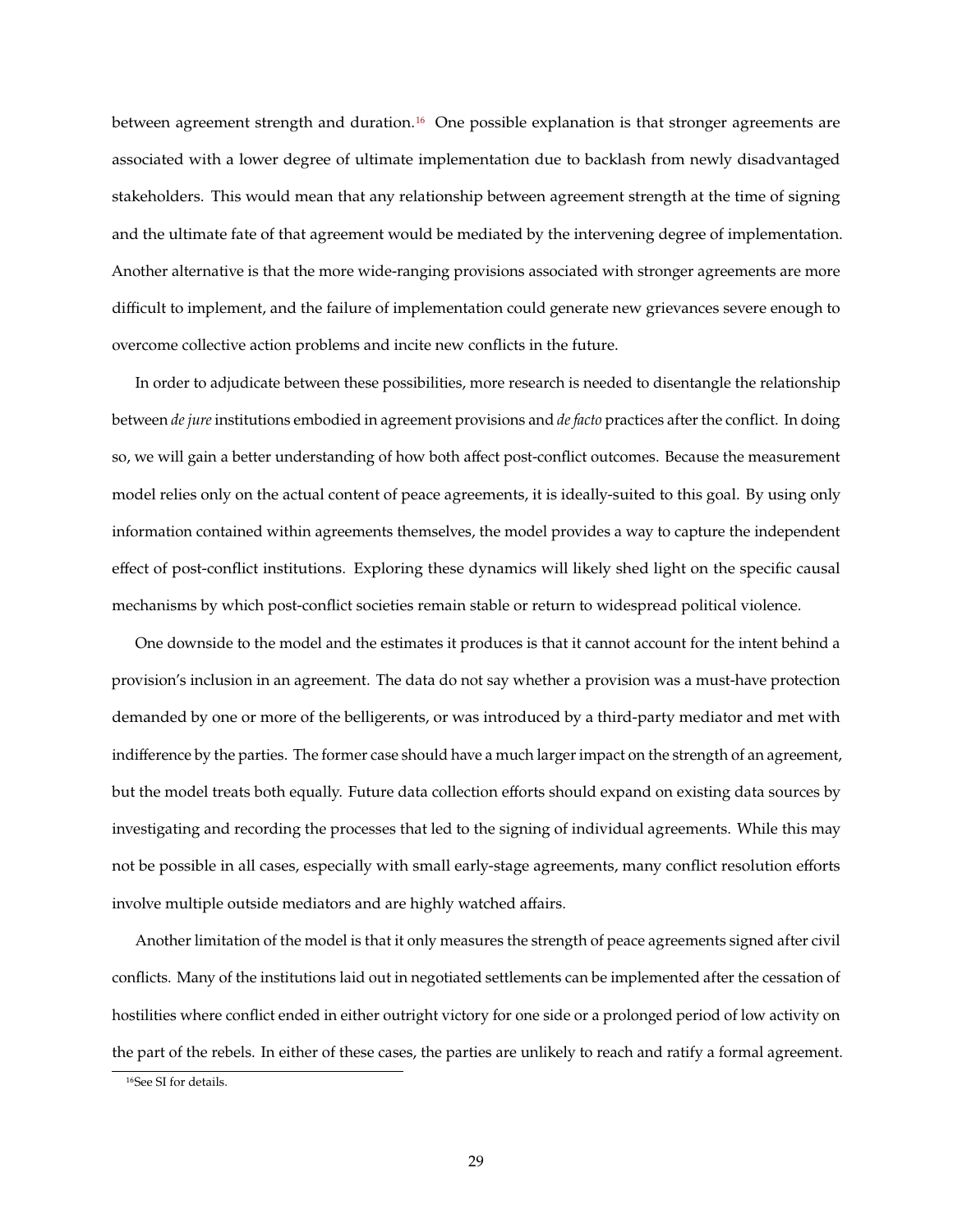This means that the model cannot address larger questions about the role of post-conflict institutions more broadly than those established as part of negotiated settlements. However, this shortcoming highlights a way forward in the study of peace agreements after civil war.

If scholars gather data on the presence or absence of the institutions stipulated in peace agreements in all post-conflict societies, then we will be able to answer whether including provisions for them in negotiated settlements increases their likelihood of being implemented. More importantly, this will assist scholars in isolating the independent effect of peace agreements on post-conflict stability. If stronger peace agreements are associated with a lower risk of renewed violence, even accounting for the implementation or not of specific provisions in all post-conflict societies, then that would suggest that the perceived effect of peace agreements is not endogenous. In the same manner that [Gates et al.](#page-31-3) [\(2016\)](#page-31-3) measure different forms of power sharing institutions in all societies—post-conflict or not—scholars should collect data on the implementation of the institutions outlined in peace agreements in the years following all civil conflicts, regardless of whether the conflict ended in a negotiated settlement, outright victory by one combatant, or a period of low activity. Doing so will allow us to isolate the independent effect of peace agreements on post-conflict stability, contributing rigor to the larger debate over the effect of institutions, which would not be possible without a robust measure of agreement strength at the time of signing.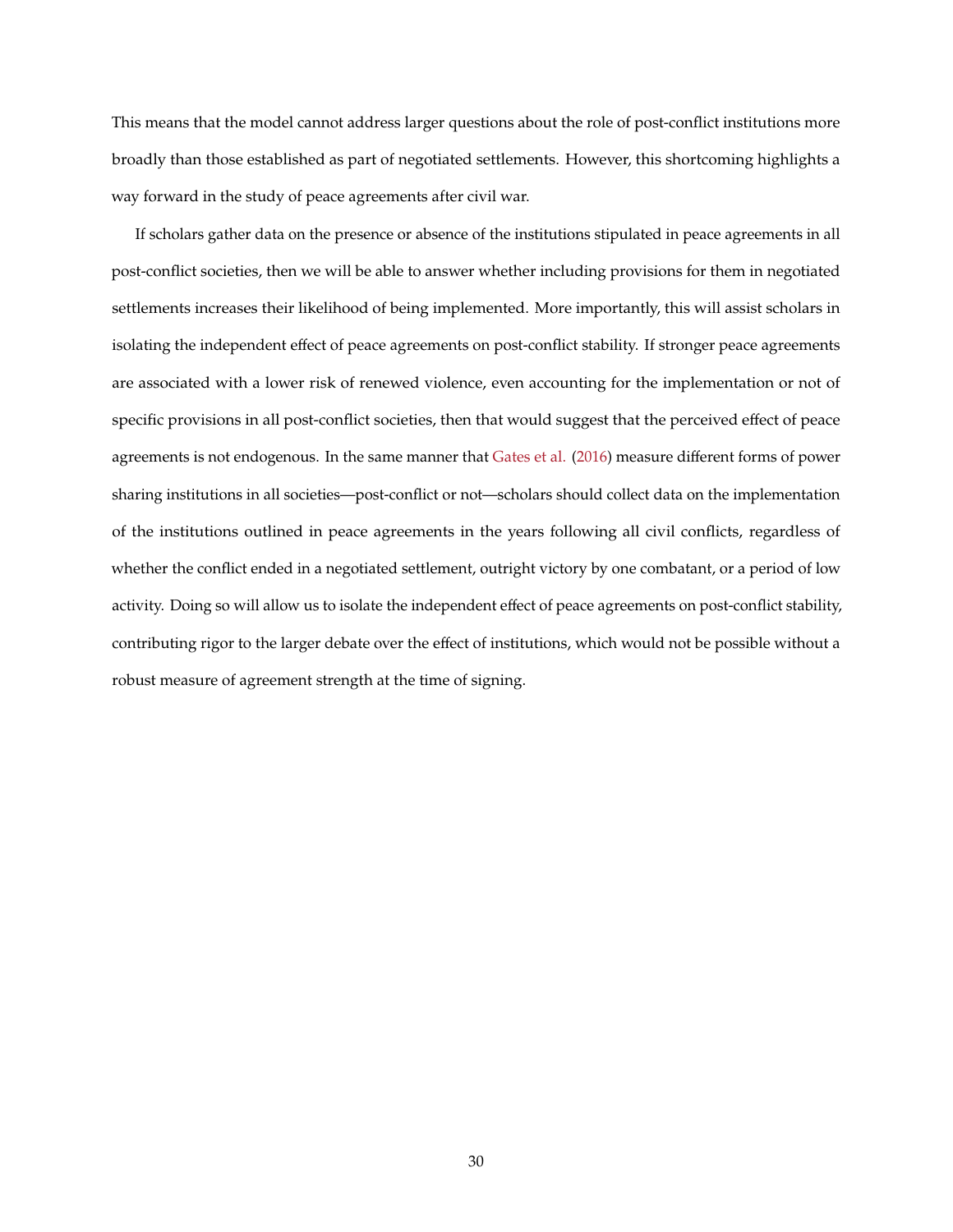## **References**

- <span id="page-30-9"></span>Albin, Cecilia, and Daniel Druckman. 2012. "Equality Matters: Negotiating an End to Civil Wars." *Journal of Conflict Resolution* 56 (2): 155–82. <https://doi.org/10.1177/0022002711431798>.
- <span id="page-30-4"></span>Bafumi, Joseph, Andrew Gelman, David K. Park, and Noah Kaplan. 2005. "Practical Issues in Implementing and Understanding Bayesian Ideal Point Estimation." *Political Analysis* 13 (2): 171–87. [https://doi.](https://doi.org/10.1093/pan/mpi010) [org/10.1093/pan/mpi010](https://doi.org/10.1093/pan/mpi010).
- <span id="page-30-0"></span>Bell, Christine, and Sanja Badanjak. 2019. "Introducing PA-X: A New Peace Agreement Database and Dataset." *Journal of Peace Research* 56 (3): 452–66. <https://doi.org/10.1177/0022343318819123>.
- <span id="page-30-6"></span>Binningsbø, Helga Malmin, and Siri Aas Rustad. 2012. "Sharing the Wealth: A Pathway to Peace or a Trail to Nowhere?" *Conflict Management and Peace Science* 29 (5): 547–66. [https://doi.org/10.1177/](https://doi.org/10.1177/0738894212456952) [0738894212456952](https://doi.org/10.1177/0738894212456952).
- <span id="page-30-7"></span>Bradley, Andrew P. 1997. "The Use of the Area Under the ROC Curve in the Evaluation of Machine Learning Algorithms." *Pattern Recognition* 30 (7): 1145–59. [https://doi.org/10.1016/S0031-](https://doi.org/10.1016/S0031-3203(96)00142-2) [3203\(96\)00142-2](https://doi.org/10.1016/S0031-3203(96)00142-2).
- <span id="page-30-1"></span>Buhaug, Halvard. 2006. "Relative Capability and Rebel Objective in Civil War." *Journal of Peace Research* 43 (6): 691–708. <https://doi.org/10.1177/0022343306069255>.
- <span id="page-30-5"></span>Carter, Jeff, and Charles E. Smith Jr. 2020. "A Framework for Measuring Leaders' Willingness to Use Force." *American Political Science Review* 114 (4): 1352–58. [https://doi.org/10.1017/](https://doi.org/10.1017/S0003055420000313) [S0003055420000313](https://doi.org/10.1017/S0003055420000313).
- <span id="page-30-2"></span>Cederman, Lars-Erik, Halvard Buhaug, and Jan Ketil Rød. 2009. "Ethno-Nationalist Dyads and Civil War A GIS-Based Analysis." *Journal of Conflict Resolution* 53 (4): 496–525. [https://doi.org/10.1177/](https://doi.org/10.1177/0022002709336455) [0022002709336455](https://doi.org/10.1177/0022002709336455).
- <span id="page-30-3"></span>Cederman, Lars-Erik, Simon Hug, Andreas Schädel, and Julian Wucherpfennig. 2015. "Territorial Autonomy in the Shadow of Conflict: Too Little, Too Late?" *American Political Science Review* 109 (2): 354–70. <https://doi.org/10.1017/S0003055415000118>.
- <span id="page-30-8"></span>Cunningham, David E. 2006. "Veto Players and Civil War Duration." *American Journal of Political Science* 50 (4): 875–92.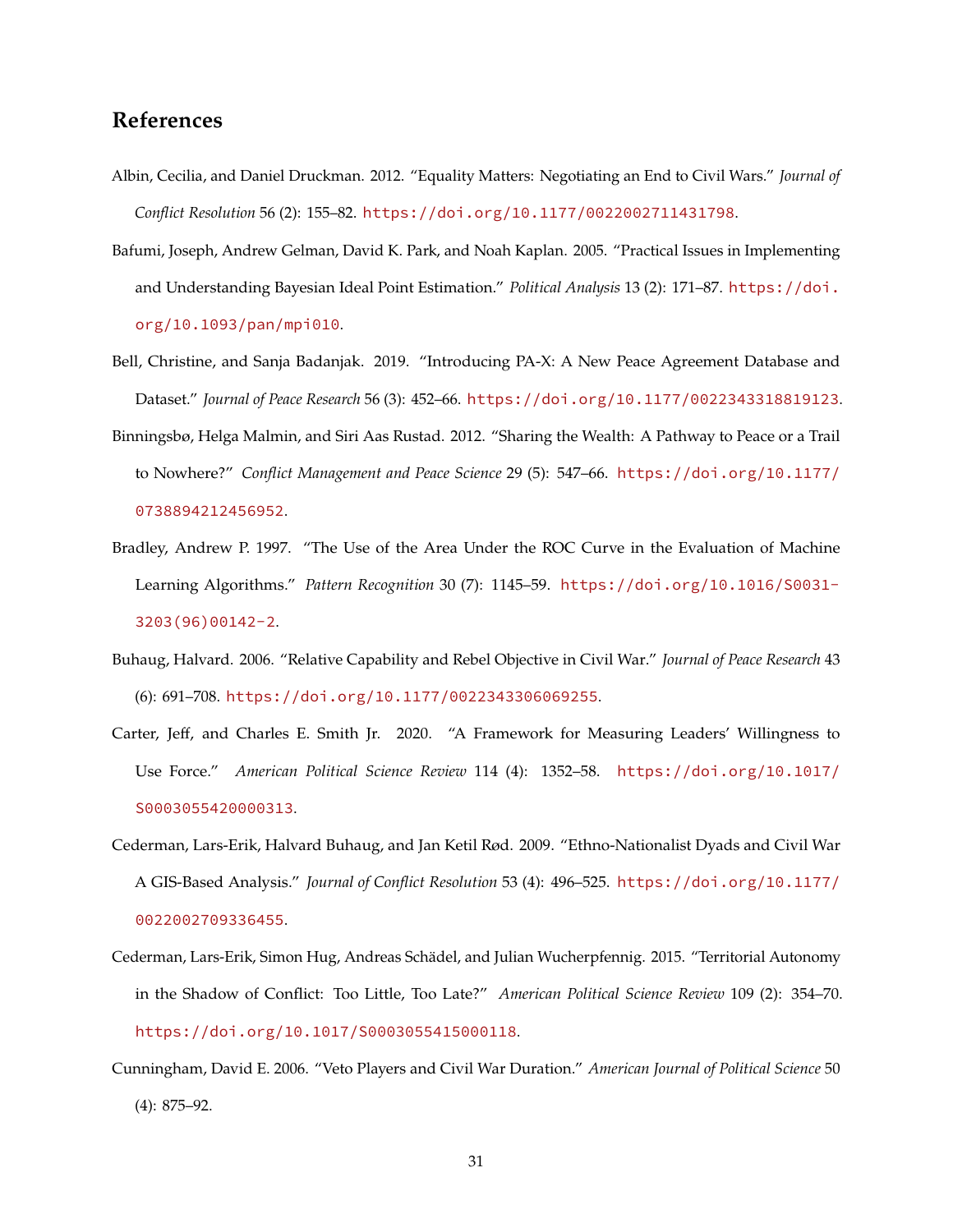- <span id="page-31-8"></span>Denny, Elaine K., and Barbara F. Walter. 2014. "Ethnicity and Civil War." *Journal of Peace Research* 51 (2): 199–212. <https://doi.org/10.1177/0022343313512853>.
- <span id="page-31-9"></span>Druckman, Daniel, and Lynn Wagner. 2019. "Justice Matters: Peace Negotiations, Stable Agreements, and Durable Peace." *Journal of Conflict Resolution* 63 (2): 287–316. [https://doi.org/10.1177/](https://doi.org/10.1177/0022002717739088) [0022002717739088](https://doi.org/10.1177/0022002717739088).
- <span id="page-31-5"></span>Efron, Bradley. 1983. "Estimating the Error Rate of a Prediction Rule: Improvement on Cross-Validation." *Journal of the American Statistical Association* 78 (382): 316–31. [https://doi.org/10.1080/01621459.](https://doi.org/10.1080/01621459.1983.10477973) [1983.10477973](https://doi.org/10.1080/01621459.1983.10477973).
- <span id="page-31-0"></span>Fortna, Virginia. 2003. "Scraps of Paper? Agreements and the Durability of Peace." *International Organization* 57 (2): 337–72.
- <span id="page-31-2"></span>———. 2008. *Does Peacekeeping Work? Shaping Belligerents' Choices After Civil War*. Princeton: Princeton University Press.
- <span id="page-31-3"></span>Gates, Scott, Benjamin A. T. Graham, Yonatan Lupu, Håvard Strand, and Kaare W. Strøm. 2016. "Power Sharing, Protection, and Peace." *The Journal of Politics* 78 (2): 512–26. [https://doi.org/10.1086/](https://doi.org/10.1086/684366) [684366](https://doi.org/10.1086/684366).
- <span id="page-31-6"></span>Goertz, Gary. 2009. "Concepts, Theories, and Numbers: A Checklist for Constructing, Evaluating, and Using Concepts or Quantitative Measures." In *The Oxford Handbook of Political Methodology*, edited by Janet M. Box-Steffensmeier, Henry E. Brady, and David Collier, 1–29. Oxford University Press. <https://doi.org/10.1093/oxfordhb/9780199286546.003.0005>.
- <span id="page-31-7"></span>Goertz, Gary, and James Mahoney. 2012. *A Tale of Two Cultures : Qualitative and Quantitative Research in the Social Sciences*. Princeton, N.J.: Princeton University Press.
- <span id="page-31-4"></span>Graf, Erika, Claudia Schmoor, Willi Sauerbrei, and Martin Schumacher. 1999. "Assessment and Comparison of Prognostic Classification Schemes for Survival Data." *Statistics in Medicine* 18 (17-18): 2529–45. [https://doi.org/10.1002/\(SICI\)1097-0258\(19990915/30\)18:17/18%3C2529::](https://doi.org/10.1002/(SICI)1097-0258(19990915/30)18:17/18%3C2529::AID-SIM274%3E3.0.CO;2-5) [AID-SIM274%3E3.0.CO;2-5](https://doi.org/10.1002/(SICI)1097-0258(19990915/30)18:17/18%3C2529::AID-SIM274%3E3.0.CO;2-5).
- <span id="page-31-1"></span>Harbom, Lotta, Stina Högbladh, and Peter Wallensteen. 2006. "Armed Conflict and Peace Agreements." *Journal of Peace Research* 43 (5): 617–31. <https://doi.org/10.1177/0022343306067613>.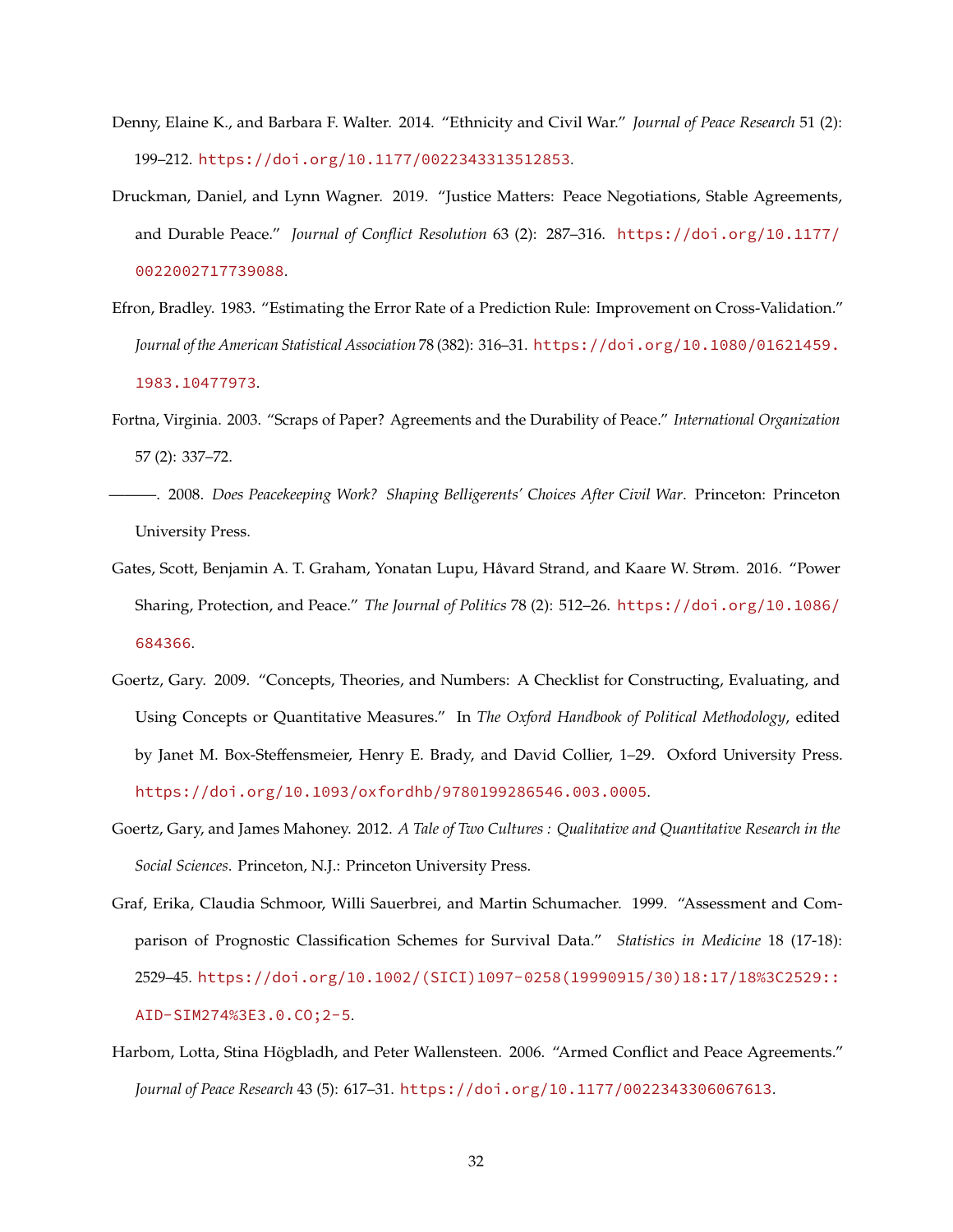- <span id="page-32-9"></span>Hartzell, Caroline. 1999. "Explaining the Stability of Negotiated Settlements to Intrastate Wars." *Journal of Conflict Resolution* 43 (1): 3–22. <https://doi.org/10.1177/0022002799043001001>.
- <span id="page-32-1"></span>Hartzell, Caroline, and Matthew Hoddie. 2003. "Institutionalizing Peace: Power Sharing and Post-Civil War Conflict Management." *American Journal of Political Science* 47 (2): 318–32. [https://doi.org/10.](https://doi.org/10.1111/1540-5907.00022) [1111/1540-5907.00022](https://doi.org/10.1111/1540-5907.00022).
- <span id="page-32-11"></span>———. 2015. "The Art of the Possible: Power Sharing and PostCivil War Democracy." *World Politics* 67 (1): 37–71.
- <span id="page-32-4"></span>———. 2019. "Power Sharing and the Rule of Law in the Aftermath of Civil War." *International Studies Quarterly* 63 (3): 641–53. <https://doi.org/10.1093/isq/sqz023>.
- <span id="page-32-0"></span>Hartzell, Caroline, Matthew Hoddie, and Donald Rothchild. 2001. "Stabilizing the Peace After Civil War: An Investigation of Some Key Variables." *International Organization* 55 (1): 183–208.
- <span id="page-32-10"></span>Hastie, Trevor, Jerome H. Friedman, and Robert Tibshirani. 2009. *The Elements of Statistical Learning: Data Mining, Inference, and Prediction*. Second edition, corrected 12th printing. New York: Springer.
- <span id="page-32-3"></span>Hathaway, Oona A. 2002. "Do Human Rights Treaties Make a Difference?" *The Yale Law Journal* 111 (8): 1935–2042. <https://doi.org/10.2307/797642>.
- <span id="page-32-8"></span>Howard, Lise Morjé, and Alexandra Stark. 2018. "How Civil Wars End: The International System, Norms, and the Role of External Actors." *International Security* 42 (3): 127–71. [https://doi.org/10.1162/](https://doi.org/10.1162/ISEC_a_00305) [ISEC\\_a\\_00305](https://doi.org/10.1162/ISEC_a_00305).
- <span id="page-32-5"></span>Jarstad, Anna K., and Desiree Nilsson. 2008. "From Words to Deeds: The Implementation of Power-Sharing Pacts in Peace Accords." *Conflict Management and Peace Science* 25 (3): 206–23. [https:](https://doi.org/10.1080/07388940802218945) [//doi.org/10.1080/07388940802218945](https://doi.org/10.1080/07388940802218945).
- <span id="page-32-7"></span>Johnson, Valen E., and James H. Albert. 1999. *Ordinal Data Modeling*. Statistics for Social and Behavioral Sciences. New York: Springer-Verlag. <https://doi.org/10.1007/b98832>.
- <span id="page-32-2"></span>Joshi, Madhav, and J. Michael Quinn. 2015. "Is the Sum Greater Than the Parts? The Terms of Civil War Peace Agreements and the Commitment Problem Revisited: Civil War Peace Agreements." *Negotiation Journal* 31 (1): 7–30. <https://doi.org/10.1111/nejo.12077>.
- <span id="page-32-6"></span>Joshi, Madhav, and Jason Michael Quinn. 2017. "Implementing the Peace: The Aggregate Implementation of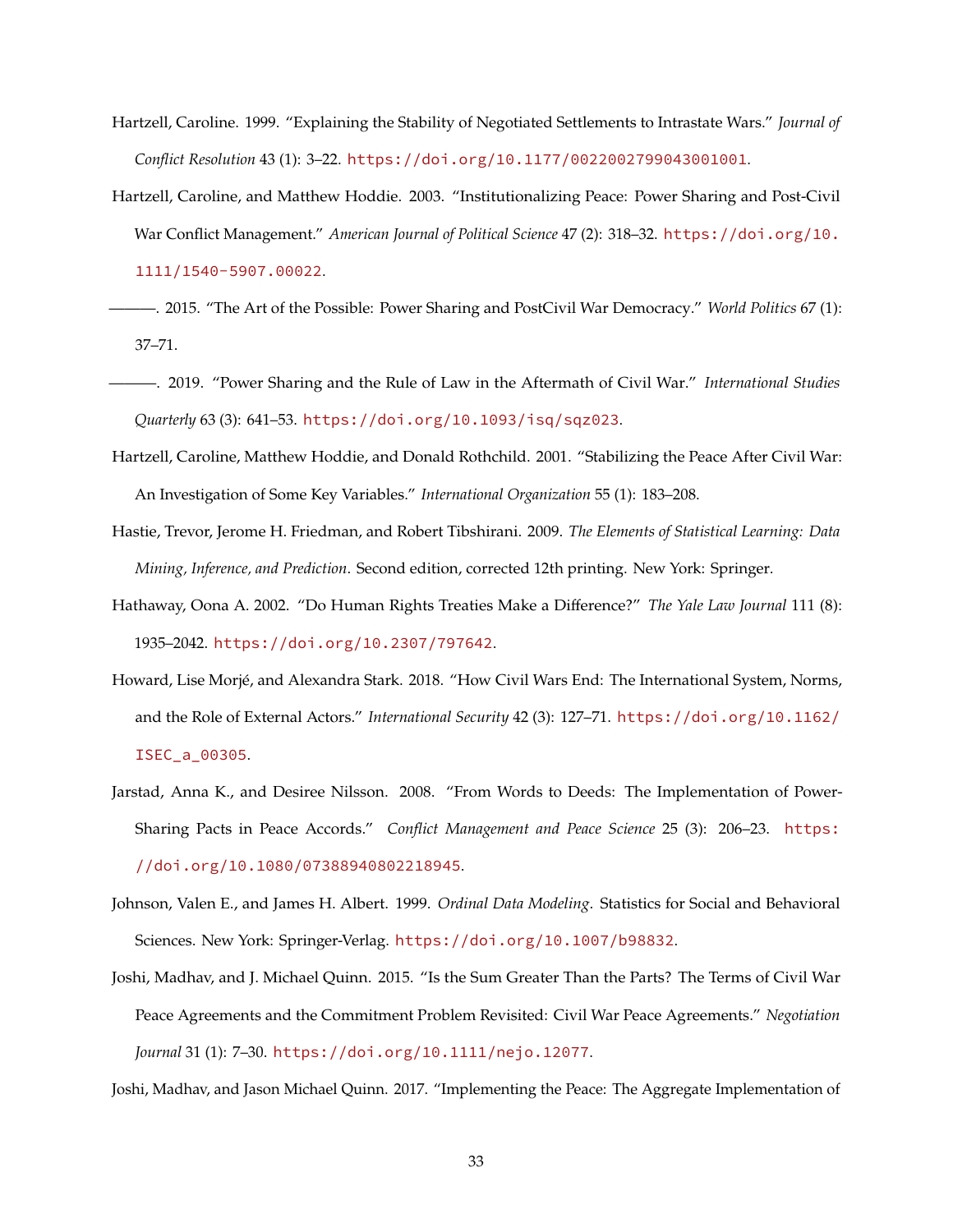Comprehensive Peace Agreements and Peace Duration After Intrastate Armed Conflict." *British Journal of Political Science* 47 (4): 869–92. <https://doi.org/10.1017/S0007123415000381>.

- <span id="page-33-2"></span>Joshi, Madhav, Jason Michael Quinn, and Patrick M Regan. 2015. "Annualized Implementation Data on Comprehensive Intrastate Peace Accords, 1989." *Journal of Peace Research* 52 (4): 551–62. [https:](https://doi.org/10.1177/0022343314567486) [//doi.org/10.1177/0022343314567486](https://doi.org/10.1177/0022343314567486).
- <span id="page-33-3"></span>Keohane, Robert O. 1988. "International Institutions: Two Approaches." *International Studies Quarterly* 32 (4): 379–96. <https://doi.org/10.2307/2600589>.
- <span id="page-33-10"></span>Licklider, Roy. 1995. "The Consequences of Negotiated Settlements in Civil Wars, 1945-1993." *The American Political Science Review* 89 (3): 681–90. <https://doi.org/10.2307/2082982>.
- <span id="page-33-7"></span>Little, Roderick, and Donald B. Rubin. 2002. *Statistical Analysis with Missing Data*. 2nd ed. Hoboken, N.J.: Wiley.
- <span id="page-33-8"></span>Lo, Nigel, Barry Hashimoto, and Dan Reiter. 2008. "Ensuring Peace: Foreign-Imposed Regime Change and Postwar Peace Duration, 1914." *International Organization* 62 (4): 717–36. [https://doi.org/10.](https://doi.org/10.1017/S0020818308080259) [1017/S0020818308080259](https://doi.org/10.1017/S0020818308080259).
- <span id="page-33-9"></span>Martin, Philip. 2013. "Coming Together: Power-Sharing and the Durability of Negotiated Peace Settlements." *Civil Wars* 15 (3): 332–58. <https://doi.org/10.1080/13698249.2013.842747>.
- <span id="page-33-0"></span>Matanock, Aila M. 2017. "Bullets for Ballots: Electoral Participation Provisions and Enduring Peace After Civil Conflict." *International Security* 41 (4): 93–132.
- <span id="page-33-1"></span>Mattes, Michaela, and Burcu Savun. 2009. "Fostering Peace After Civil War: Commitment Problems and Agreement Design." *International Studies Quarterly* 53 (3): 737–59. [https://doi.org/10.1111/j.](https://doi.org/10.1111/j.1468-2478.2009.00554.x) [1468-2478.2009.00554.x](https://doi.org/10.1111/j.1468-2478.2009.00554.x).
- <span id="page-33-6"></span>———. 2010. "Information, Agreement Design, and the Durability of Civil War Settlements." *American Journal of Political Science* 54 (2): 511–24. <https://doi.org/10.1111/j.1540-5907.2010.00444.x>.
- <span id="page-33-4"></span>Ottmann, Martin, and Johannes Vüllers. 2015. "The Power-Sharing Event Dataset (PSED): A New Dataset on the Promises and Practices of Power-Sharing in Post-Conflict Countries." *Conflict Management and Peace Science* 32 (3): 327–50. <https://doi.org/10.1177/0738894214542753>.
- <span id="page-33-5"></span>Pettersson, Therése, Stina Högbladh, and Magnus Öberg. 2019. "Organized Violence, 1989-2018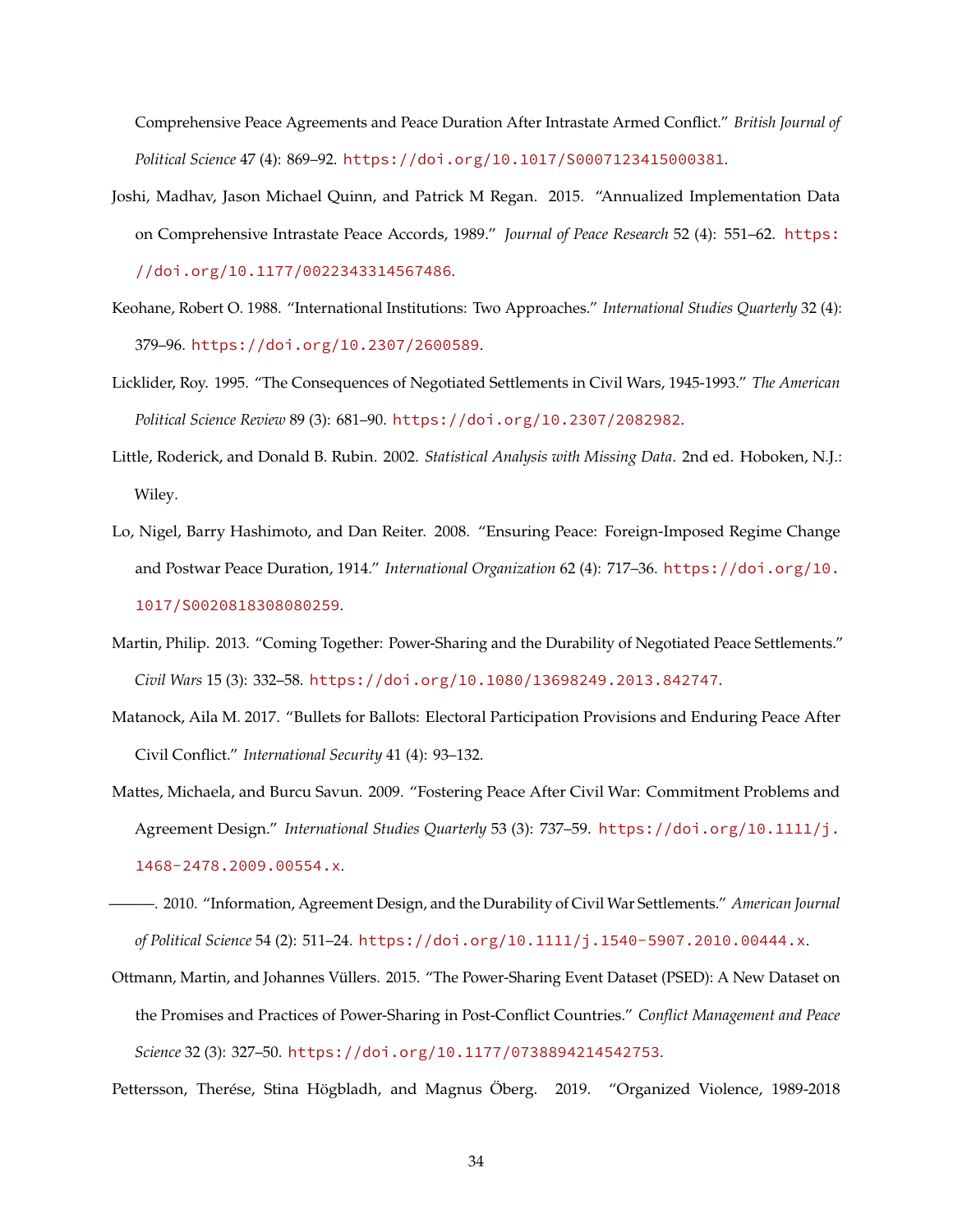and Peace Agreements." *Journal of Peace Research*, June, 1–15. [https://doi.org/10.1177/](https://doi.org/10.1177/0022343319856046) [0022343319856046](https://doi.org/10.1177/0022343319856046).

- <span id="page-34-9"></span>Pillar, Paul. 1983. *Negotiating Peace: War Termination as a Bargaining Process*. Princeton, N.J.: Princeton University Press.
- <span id="page-34-7"></span>Rasch, G. 1980. *Probabilistic Models for Some Intelligence and Attainment Tests*. Chicago: University of Chicago Press.
- <span id="page-34-0"></span>Reid, Lindsay. 2017. "Finding a Peace That Lasts: Mediator Leverage and the Durable Resolution of CivilWars." *Journal of Conflict Resolution* 61 (7): 1401–31. <https://doi.org/10.1177/0022002715611231>.
- <span id="page-34-6"></span>Ruggeri, Andrea, Han Dorussen, and Theodora-Ismene Gizelis. 2017/ed. "Winning the Peace Locally: UN Peacekeeping and Local Conflict." *International Organization* 71 (1): 163–85. [https://doi.org/10.](https://doi.org/10.1017/S0020818316000333) [1017/S0020818316000333](https://doi.org/10.1017/S0020818316000333).
- <span id="page-34-8"></span>Rustad, Siri Aas, and Helga Malmin Binningsbø. 2012. "A Price Worth Fighting for? Natural Resources and Conflict Recurrence." *Journal of Peace Research* 49 (4): 531–46. [https://doi.org/10.1177/](https://doi.org/10.1177/0022343312444942) [0022343312444942](https://doi.org/10.1177/0022343312444942).
- <span id="page-34-2"></span>Simmons, Beth A. 2000. "International Law and State Behavior: Commitment and Compliance in International Monetary Affairs." *American Political Science Review* 94 (4): 819–35. [https://doi.org/10.2307/](https://doi.org/10.2307/2586210) [2586210](https://doi.org/10.2307/2586210).
- <span id="page-34-4"></span>———. 2009. *Mobilizing for Human Rights: International Law in Domestic Politics*. Cambridge: Cambridge Univ. Press.
- <span id="page-34-3"></span>Simmons, Beth A., and Daniel J. Hopkins. 2005. "The Constraining Power of International Treaties: Theory and Methods." *American Political Science Review* 99 (4): 623–31. [https://doi.org/10.1017/](https://doi.org/10.1017/S0003055405051920) [S0003055405051920](https://doi.org/10.1017/S0003055405051920).
- <span id="page-34-5"></span>Svensson, Isak. 2007. "Mediation with Muscles or Minds? Exploring Power Mediators and Pure Mediators in Civil Wars." *International Negotiation* 12 (2): 229–48. [https://doi.org/10.1163/](https://doi.org/10.1163/138234007X223294) [138234007X223294](https://doi.org/10.1163/138234007X223294).
- <span id="page-34-1"></span>———. 2009. "Who Brings Which Peace? Neutral Versus Biased Mediation and Institutional Peace Arrangements in Civil Wars." *Journal of Conflict Resolution* 53 (3): 446–69. [https://doi.org/10.](https://doi.org/10.1177/0022002709332207)